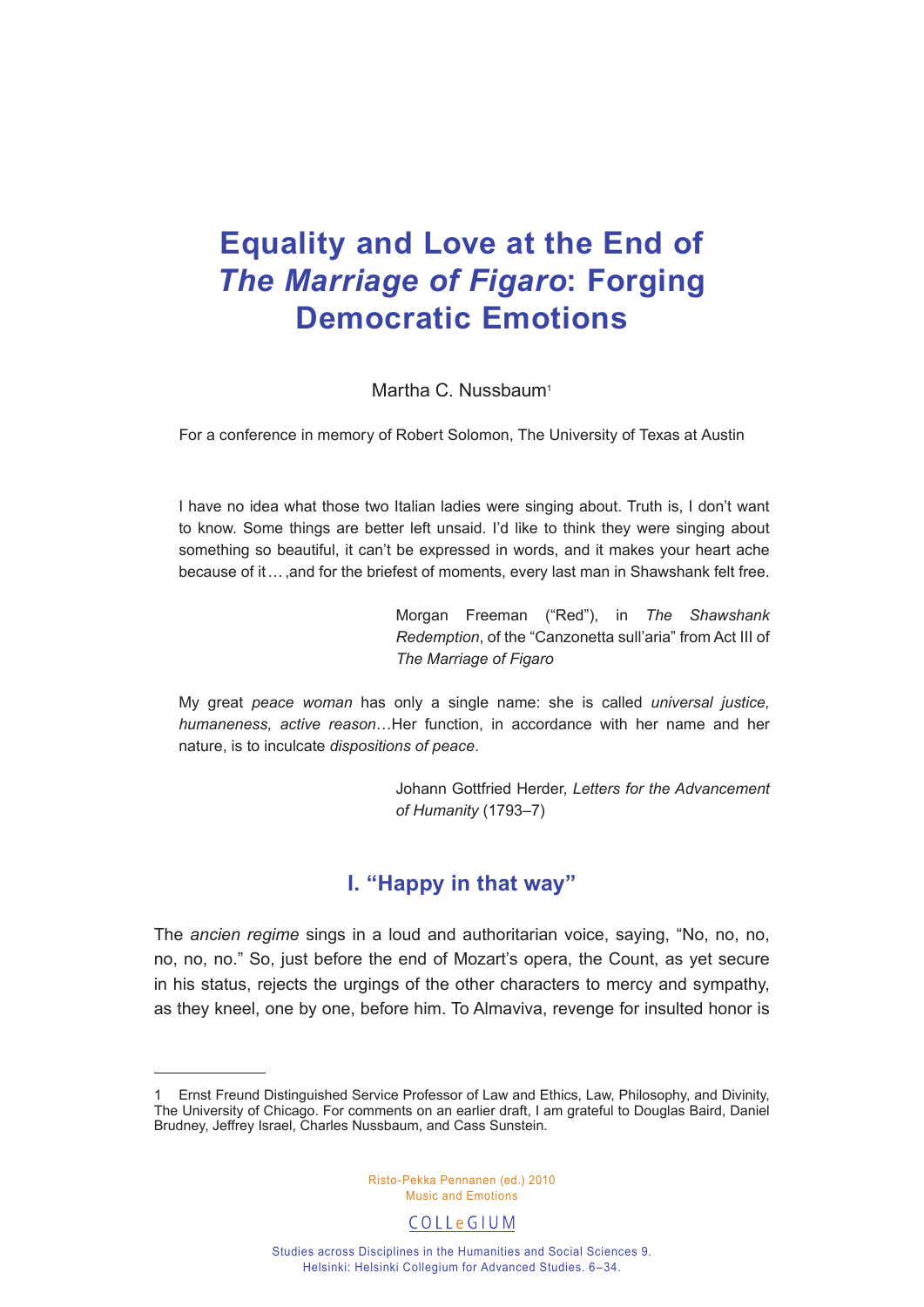all-important ("the only thing that consoles my heart and makes me rejoice"2 ). To display kindness to the imploring, as they humbly kneel, is a noble prerogative, not a general human virtue. He can give it, or he can withhold it. If he chooses the latter course, putting slighted honor ahead of generous condescension, nobody can say he is wrong. That's how the *ancien regime* operates, animated by a morality of status, shame, and kingly prerogative.

But suddenly the Countess, removing her disguise as Susanna, reveals herself – revealing, at the same time, the stratagem that has trapped her husband in both error and hypocrisy. (Having boasted of ending the *droit du seigneur*, he has all the while been scheming to enjoy it.) Everyone present exclaims in hushed voices that they don't know what is going to happen next: "Oh heavens, what do I see! Madness! A hallucination! I don't know what to believe!" The strings, coursing up and down, with rapid modulations, express immense agitation and uncertainty. In retrospect, it is the uncertainty of transition between two political regimes.

And now the Count, kneeling before the Countess, sings -- in a voice newly softened by confusion -- a phrase of a type, lyrical and legato, hushed, almost gentle -- that we have never heard from this man before: "Excuse me, Countess, excuse me, excuse me." There is a long pause.<sup>3</sup>

The Countess then sings softly out of the silence: "I am nicer, and I say yes" (*più docile io sono, e dico di sì)*. 4 The musical phrase arcs gently upward, and then bends down as if, almost, to touch the kneeling husband. And now, in hushed and solemn tones, the entire assembled company repeats the Countess's phrase, this time to the words, "Ah, all of us will be happy in that way" (*tutti contenti saremo così*). The choral version of the phrase is reminiscent of the solemn simplicity of a Bach chorale (which, in this Catholic musical universe, denotes a sudden absence of hierarchy).<sup>5</sup> A hesitant orchestral interlude follows.

<sup>2</sup> "Già la speranza sola/Delle vendette mie/Quest'anima consola,/E giubilar mì fa," the end of his third-act Aria. Throughout I rely on the edition of the libretto in Mozart 1993.

The length of the pause is interpreted variously by different conductors, but both Solti and Karajan hold it for 4 seconds, which feels very long. In the score, the pause is designated by a quarter-note rest with a fermata. (See Mozart 1979, 422).

<sup>4</sup> *Docile* is difficult to translate: one could also say "gentler," or "kinder." I've chosen "nicer," in order to convey the fact that this is a very everyday word, not an exalted moral or philosophical one.

<sup>5</sup> For similar observations about Mahler's use of Bach in the Second Symphony, see M. Nussbaum 2001, chapter 15. Here I am alluding to a central theme in the work of Michael P. Steinberg (2004; 2007), who has drawn attention to the many ways in which the period's religious tensions are worked out in its musical culture, in such a way that Protestant and Jew are frequently aligned together in a repudiation of a Catholic culture of representation, "idolatry," and hierarchy. Here, we needn't think of J. S. Bach in particular, since his music was rediscovered only later; the allusion is to the general culture of the Protestant chorale.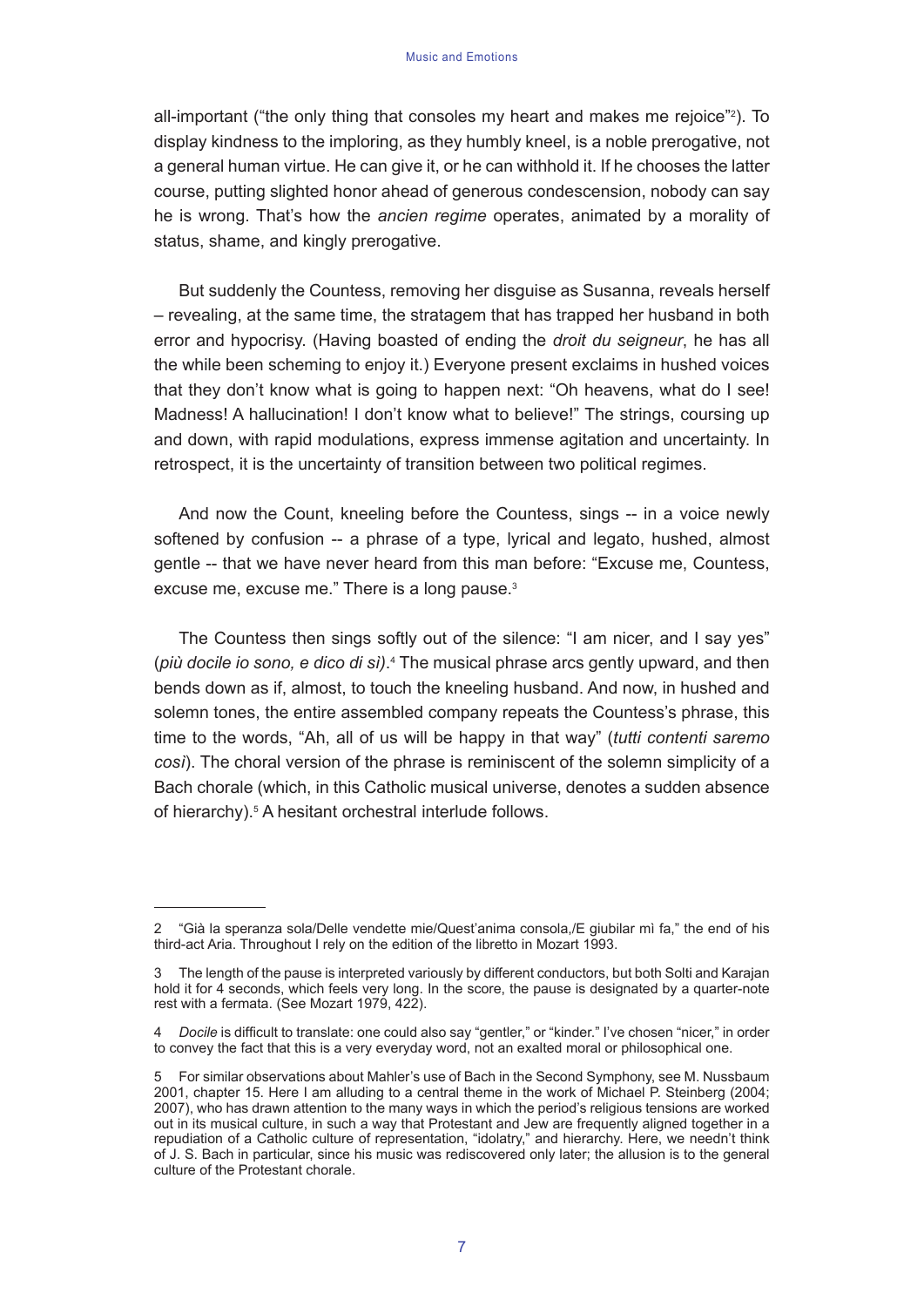The group now bursts out, a sudden eruption of dizzy elation:6 "This day of torment, of craziness, of foolishness – only love can make it end in happiness and joy." Love, it seems, is the key not only to the personal happiness of the central characters, but to the happiness of "all", of the whole community, as they sing: "Let us all rush off to celebrate" (*corriam tutti a festeggiar*).

The usual story about Mozart's *Le Nozze di Figaro* (1786) is that it is a copout. Taking the radical Beaumarchais drama of 1778, whose essential point and emphasis is political, a denunciation of the *ancien regime* and the hierarchies it imposes, Mozart and his librettist Lorenzo Da Ponte have fashioned an innocuous drama of personal love, defanging the text by omitting, for example, Figaro's long fifth-act monologue denouncing feudal hierarchy and substituting a more extensive treatment of women and their private desires. The Beaumarchais play, which is usually understood to be a major harbinger of the French Revolution, was refused production for many years, and even in 1784, when it was allowed production in France, becoming wildly popular, it remained controversial<sup>7</sup>. Mozart and Da Ponte, by contrast, decided (so the story goes) to escape controversy. The relatively progressive Joseph II had forbidden the Beaumarchais play to be performed in theatres within his realm. Da Ponte, however, persuaded the Emperor that an acceptable opera could be written on the basis of the play. In the process, however, says the received story,<sup>8</sup> he and Mozart, despite producing a wonderful love-drama, sold out the radicalism of the original.

I shall argue, by contrast, that the opera is as political and as radical as the play, and more deeply so: for it investigates the human sentiments that are the necessary foundation for a public culture of liberty, equality, and fraternity. This construction of sentiment is accomplished more clearly in Mozart's music than in the libretto, so making my argument will require going into considerable musical detail. I shall argue that Mozart agrees (in effect)<sup>9</sup> with Rousseau in understanding that a political culture requires a new shaping of human attitudes in the realm of love, but that he disagrees with Rousseau about the specific shape of the new attitudes. Whereas Rousseau emphasizes the need for civic homogeneity and solidarity, a patriotic love based on manly honor and the willingness to die for the nation, Mozart envisages the new public love as something gentler, more reciprocal, more feminine – "nicer," to use the Countess's everyday word -- connected more to

<sup>6</sup> At this point the key changes from G major to D major, and the tempo is marked *Allegro assai*.

<sup>7</sup> For the Beaumarchais play, I use the edition by Malcolm Cook (1992).

<sup>8</sup> The received story has some foundation in Da Ponte's Memoirs, which do at least tell us of what he said to try to persuade Joseph II. That hardly shows that the libretto's real intent was apolitical, however; and even if Da Ponte's intent had been utterly apolitical, that would hardly show us that the music that animates the libretto is apolitical.

<sup>9</sup> I see no reason to suppose that Mozart read Rousseau, but these ideas about civic sentiment were all around in the 1780's.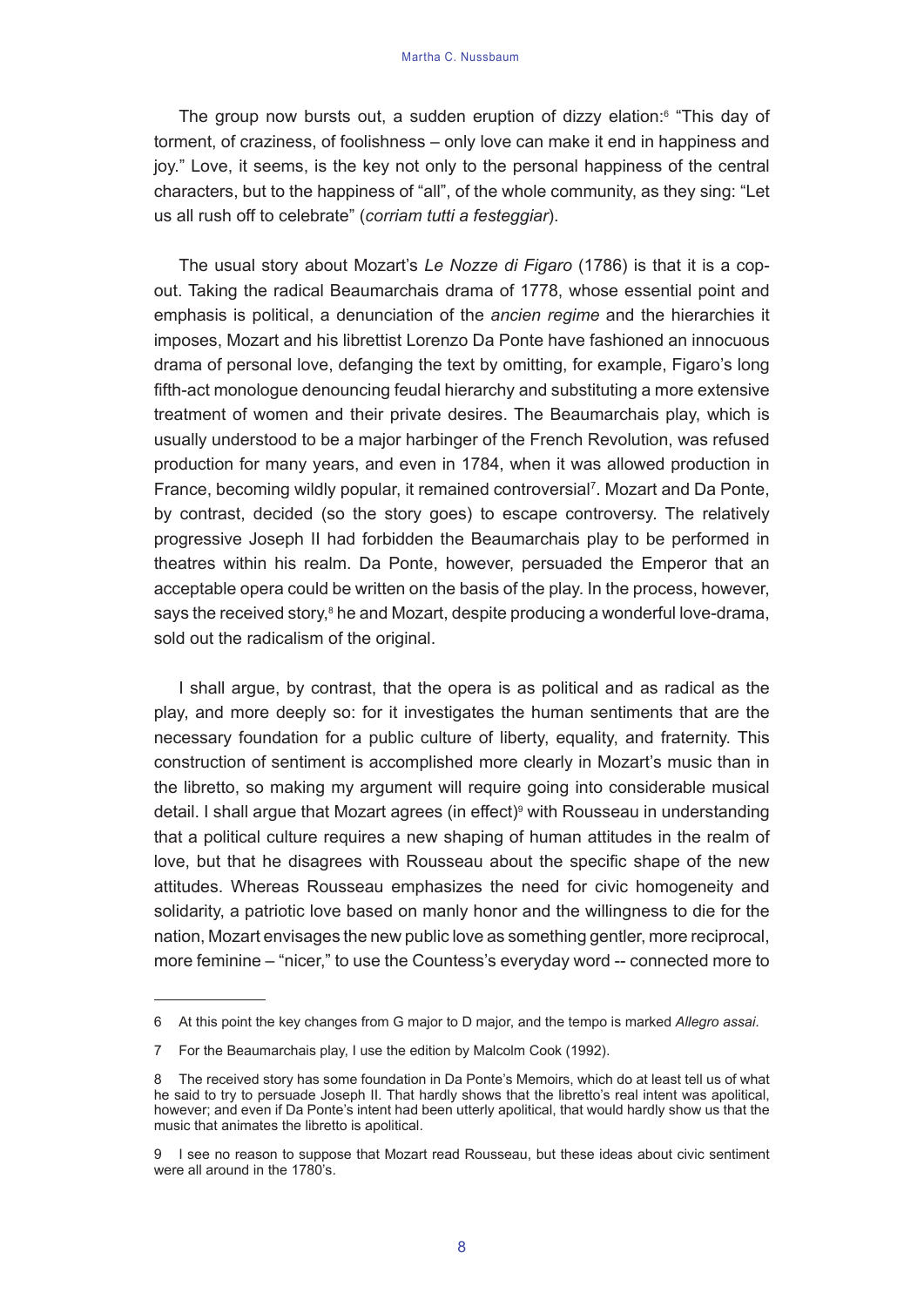Cherubino's horror of warlike exploits than to Rousseauesque ideas of valor. In the process, Mozart also eschews Rousseauian homogeneity, emphasizing that the new fraternity must protect spaces for the free play of mischief, craziness, humor, and individuality – all of which are connected, in the opera, to the women's world.

In arguing that the culture of the Enlightenment requires a new form of subjectivity, one that the music of this period explores and in part creates, I am agreeing with the central thesis of Michael P. Steinberg's important *Listening to Reason*, and with the general direction of his interpretation of the opera. I shall argue, however, that Steinberg's more or less total neglect of the politics of gender in *Figaro* means that he cannot offer us a deep or precise enough account of what needs to change if the revolution is to be humanly possible. Symptomatic of the difficulty in Steinberg's reading (which also neglects the Countess and her "yes") is its total neglect of the male/female character Cherubino (a teenage boy sung by an adult woman); but Cherubino, I shall argue, is in many ways the opera's pivotal character, a male who can be both delightful and loving, capable of empathy and reciprocity, only because he has been educated by women and by music, and thus has grown to love jokes instead of put-downs, singing rather than marching, mischief rather than revenge.

Pursuing such connections between music and emotion, and between both of these and political thought, seems an appropriate way to honor the career of Robert Solomon, whose bold defense of a then unpopular view concerning the cognitive content of emotions opened that field to all those of us who see emotions as rich and multi-layered, rather than as simple pushes and pulls. Indeed, Solomon's work was a major part of what made an inquiry like this one -- which links emotions to political thought not only by seeing them as motivations for action but also, and especially, by showing how they supply political thought with part of its content -- seem potentially fruitful, rather than absurd. The work I have already done on emotions in music, developed in chapters 5 and 15 of *Upheavals of Thought* (which provides a basis for my arguments here) could not have been begun without the stimulus of Bob's thought and the courage of his example. I hope this essay does at least a little justice to the wonderful career so prematurely and tragically interrupted. I also hope to honor the life of teamwork between Bob and Kathy, which so often focused on the intersection of music and love.10

The project will also have the advantage of allowing me to engage in detail with two recent works that I greatly admire: Charles Nussbaum's *The Musical Representation* (2007), which has done so much to enhance our understanding of musical listening as a mental phenomenon; and Michael Steinberg's *Listening* 

<sup>10</sup> I shall later discuss Kathleen M. Higgins (1991); for the collaboration, see especially Robert Solomon and Kathleen Higgins (1991).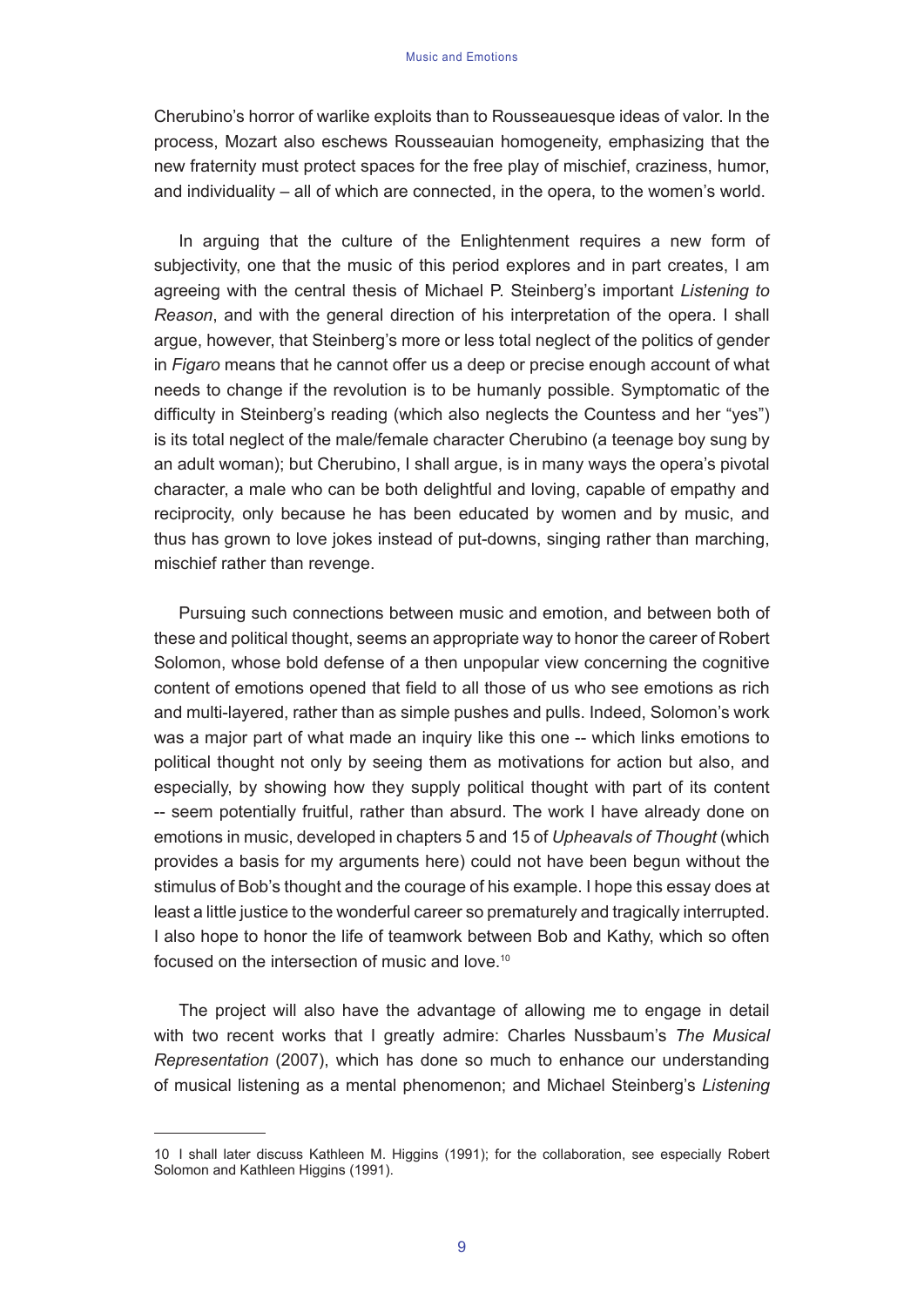*to Reason* (2004), which impressively pioneered the enterprise of locating political thought in Enlightenment-era music. If I focus on areas of criticism and disagreement, contending that Charles Nussbaum has imputed to music too simple a set of human goals and purposes and that Steinberg has neglected the role of gender in Mozart's politics, my deep admiration for both books should be presupposed.

### **II. The Ancien Regime and the Male Voice: Honor, Shame, Disgust**

According to the received view, Beaumarchais dramatizes the opposition between an *ancien regime*, based on hierarchy and subordination (personified by the Count) and a new democratic politics, based on equality and liberty (personified by Figaro). The key moment of the Beaumarchais play is thus Figaro's Act V monologue, in which he denounces the Count's hereditary privilege. Mozart, omitting this political speech, has depoliticized the opera, turning the conflict between the Count and Figaro into a merely personal competition over a woman.

This view contains a tacit premise: that the contrast that should hold our interest, as political thinkers, is the opposition between the Count and Figaro. It is because Mozart does not locate the center of the political conflict here that his version is felt not to be political at all, but merely domestic. Let us, however, keep an open mind. Let us not assume that the Figaro represents the new citizenship (as the Count so clearly represents the old).

If we do keep an open mind, we are likely to notice very soon that Figaro and the Count are very similar, both musically and thematically. What do they sing about when they are alone? Outraged honor, the desire for revenge, the pleasure of domination. The energies that drive these two men are not alien, but deeply akin. (Indeed, the two roles are set in such a way that one and the same singer might, in principle, sing either role, and their musical idioms are so alike that it is easy to confuse them.11) Figaro's initial aria, *Se vuol ballare*, follows his discovery that the Count has plans to sleep with Susanna. But if we simply look at what Figaro says in the aria, we would not discover that any such creature as Susanna ever existed. All his thoughts are about his rivalry with the Count, and his insistent negatives (*non sarà, non sarà*) anticipate the Count's peremptory negations at the opera's end (as well as those in the Count's Act III aria). What energizes Figaro? The thought of paying the Count back in kind, teaching him to dance in Figaro's dancing school.

<sup>11</sup> Bryn Terfel, for example, well known in performance for his Figaro, has also recorded the Count.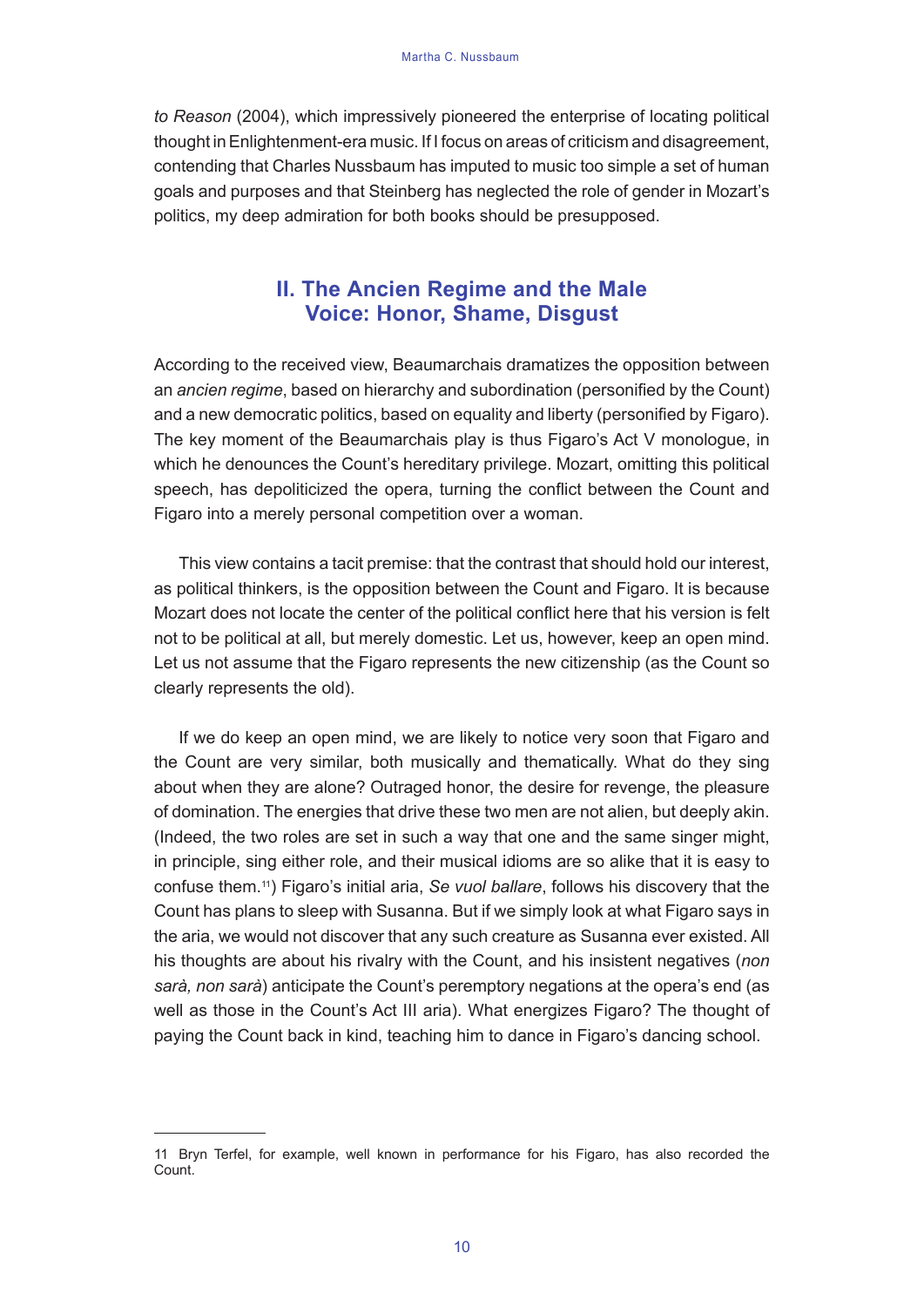Similarly, two acts later, the Count imagines Susanna, his own future property, being possessed by Figaro (*ei posseder dovrà*), whom the Count sees as "a base *thing*" (*un vil oggetto*), a mere object.12 This thought torments him – not because he is filled with any love or even any particularly intense desire for Susanna, but because the idea of being bested by a mere "thing" is intolerable. To this competitive loss he, like Figaro, has to say "no": "Ah no, I am not willing to allow you to enjoy this happiness in peace. Brazen one,13 you were not born to give me torment, and perhaps even to laugh at my unhappiness." Figaro, not Susanna, is the person whom he addresses in the second person. Like Figaro, his head is filled with the picture of another man, laughing at him, insulting his honor, putting him to shame. In return for that tormenting picture, to which he (like Figaro) says "no," he proposes (like Figaro) to substitute the image of a tamed enemy dancing to his tune, in this case the picture of Figaro forced to marry Marcellina and separated forever from Susanna, whom the Count can then enjoy: "Now only the hope of revenge consoles my heart and make me rejoice."14 Figaro's *Se vuol ballare* is closely based upon the Beaumarchais text; this aria of the Count's, however, is a complete innovation of Da Ponte, since Beaumarchais gives us only what forms the recitative before the aria, not the aria's extended development of sentiments of humiliation and reactive rage.

Musically as well as textually, the Count's aria is a cousin of Figaro's: full of an ill-governed fury that bursts out as the voice reaches the words *felice un servo mio*, and then again at *ah non lasciarti in pace*; anger, in the music, is complemented by sneering irony (the downturning phrase accompanying *un vil oggetto*). The libretto gives us some indication of the kinship between the two men, but the expressive range of the music goes much further to emphasize their rhythmic and accentual similarity, as both express attitudes that range from snide contempt to furious rage.15 What emotions are absent? Love, wonder, delight – even grief and longing.

According to the conventional political reading of Beaumarchais, Figaro becomes, by Act V, the apostle of a new type of citizenship, free from hierarchy. Mozart's Figaro makes no such progress. As Michael Steinberg aptly notes, throughout the opera (or, at least, until late in Act IV), Figaro dances, musically, to the Count's tune:

<sup>12</sup> The Countess understands that she too is a thing to him: Later, when he addresses her as "Rosina," she replies, "I am no longer she, but the wretched *oggetto* of your abandonment."

<sup>13</sup> I translate *audace* in this awkward way because to supply "man" or "person" would constitute an acknowledgment that Figaro is human, which is what the Count has just been denying.

<sup>14</sup> Literally, the Count speaks of "revenges" in the plural – thinking, presumably, of the way in which he will both force Figaro to marry Marcellina and then humiliate him further by sleeping, himself, with Susanna.

<sup>15</sup> For a general account of emotional expression in music, on which I rely here, see M. Nussbaum 2001, chapter 5, whose main contentions are summarized in the Appendix; on the ability of music to go beyond a text, or to make more precise the emotional meaning of an indeterminate text, see the reading of Mahler's *Kindertotenlieder* in that chapter.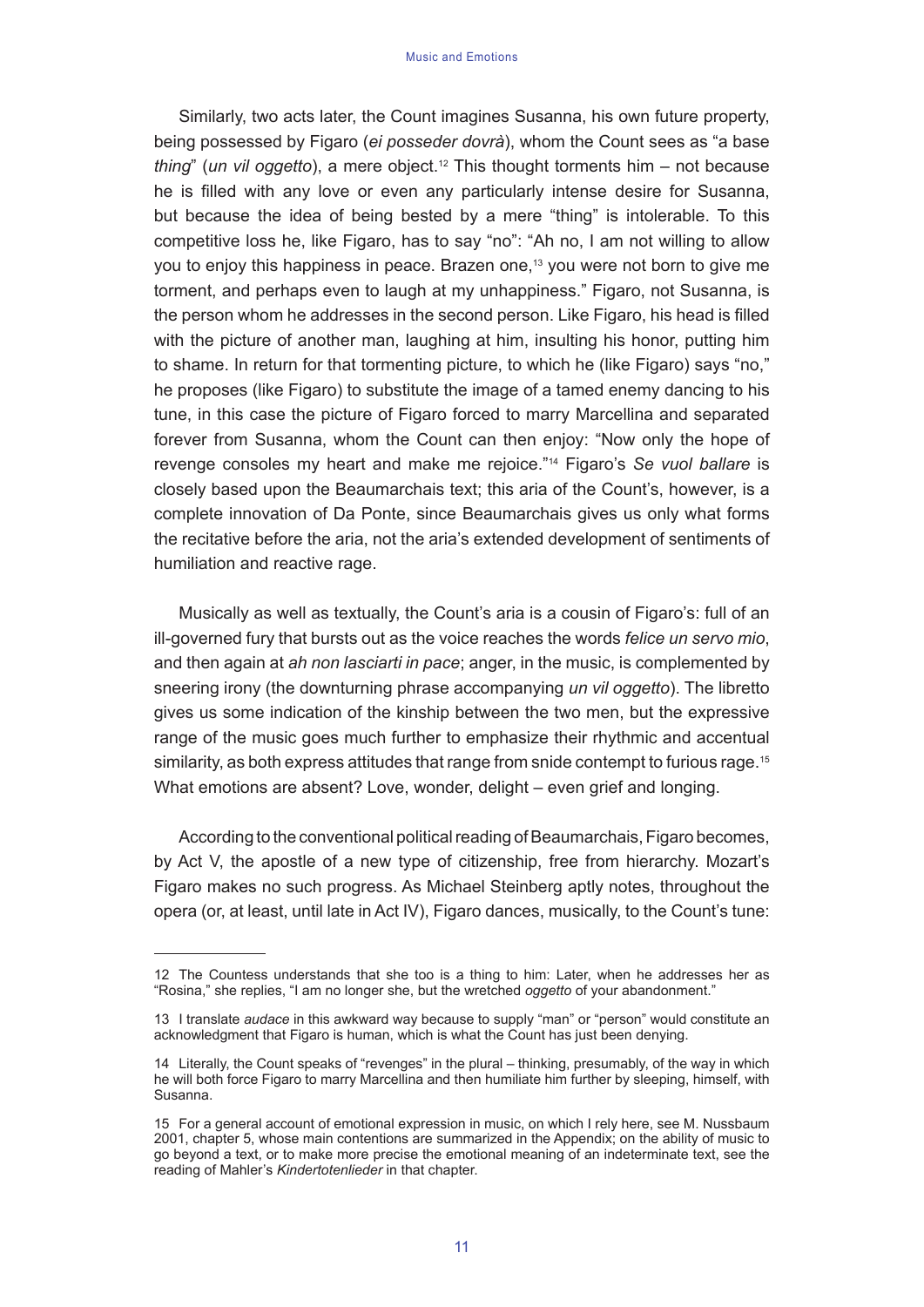"[H]e hasn't found a musical idiom of his own; his political and emotional vocabulary suggests a similarly unfortunate mimetic duplication of the Count's" (Steinberg 2004, 43) – both in *Non più andrai*, at the end of Act I (where he reenacts "the authority with which [the Count] has just dispatched Cherubino to serve in one of his regiments, forming his phrases from the relevant military march," (ibid.) and even at the opening of Act IV, when, waiting to catch Susanna in infidelity, he sings, once again, of slighted honor, asking all males to "open your eyes" to the way in which women function as agents of humiliation. Again, it is men, not women, far less a particular woman, whom he addresses in the second person.

Now maybe this means that Mozart has failed to understand the opposition between Figaro and the Count that Beaumarchais has depicted. But let's not pass judgment so quickly. Perhaps, instead, Mozart sees something that Beaumarchais does not see: that the *ancien regime* has formed men in a certain way, making them utterly preoccupied with rank, status, and shame, and that both high and low partake of this social shaping. What one does not wish to lose, the other wishes to enjoy. For neither, given their obsession, does any space open out in the world for reciprocity or, indeed, for love.

The suspicion that Mozart is deliberately subjecting the male morality of status to critical scrutiny is confirmed when we see what Mozart puts in the mouths of two males who have little to do with the plot. Perhaps, someone might argue, the sentiments of Figaro and the Count are not to be read as serious political thought: after all, the plot requires them to compete in this way. We have seen that even so, Da Ponte constructs a parallel that is not so plain in the original text, and that Mozart takes this similarity much further by giving the two men a similar expressive musical range. Nonetheless, someone might still argue that Mozart and Da Ponte are simply amplifying the suggestions of the Beaumarchais plot. This, however, cannot be said of the treatment of Bartolo and Basilio, whose role in the story line is minimal. Each sings an aria – Bartolo in Act I, Basilio in Act IV (though typically cut in performance) – both of which supply crucial commentary on the morality of maleness. Neither of these arias is based on anything in Beaumarchais' text.

Bartolo is an emotional first cousin of Figaro and the Count. Vocally distinguishable, since he is a basso, he nonetheless sings from the same expressive palate: similar outbursts of rage, tempered by a type of sneering already known to us from Figaro's *Se vuol ballare*. Textually, his role appears to be to offer a general theory of what Figaro and the Count both exemplify: "Revenge, oh revenge! It is a pleasure reserved for the wise. To forget humiliations and outrages is baseness, is utter lowness."16 So, life is more or less utterly occupied by competition for status

<sup>16</sup> *La vendetta, oh la vendetta è un piacer serbato ai saggi. L'obliar l'onte, gli oltraggi, è bassezza, è ognor viltà.*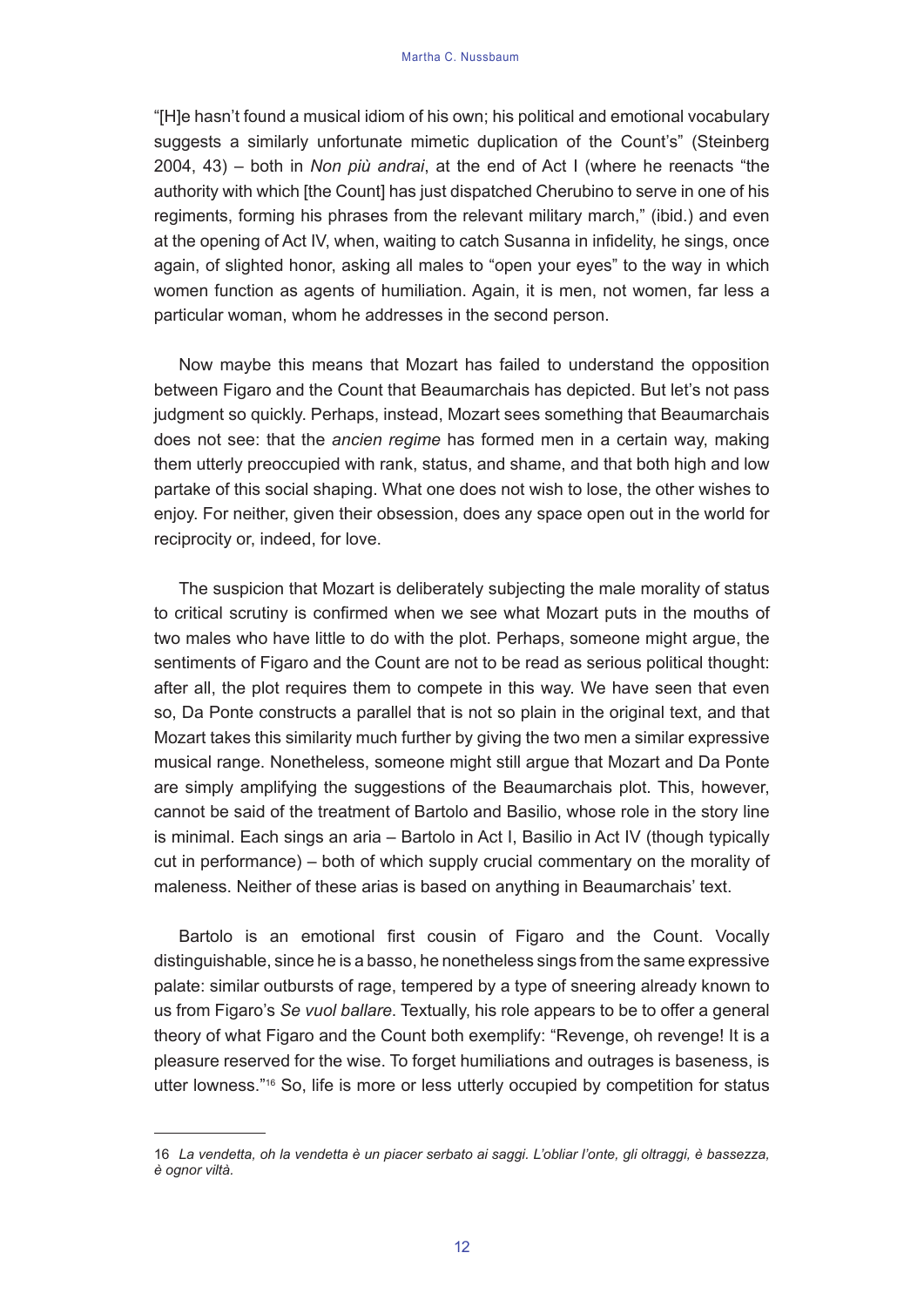and the avoidance of shame between males, and the smart thing to do is to play that game to the hilt. The recommended attitude not only causes outrage and humiliation to eclipse love and longing (Bartolo, like Figaro and the Count, has no thought at all for Rosina, whom he has lost to the Count, through Figaro's scheming), it also precludes any kind of mercy or reconciliation. It is this attitude that leads to the Count's six consecutive "no's" at the opera's end.

Bartolo also shows us something else pertinent to citizenship: for he is very interested in reason and law. His attitude is that the law is an instrument of male revenge, and someone who knows the law will be ahead of someone who does not, because he can find the little weaknesses and loopholes that will allow him to do down his enemy. At this point the aria becomes rapid, joyful, with a kind of sneering playfulness, a patter song of legal one-upmanship: "If I have to search through the whole legal code, if I have to read all the statutes, with an equivocation, with a synonym, I will find some obstacle there. All Seville will know Bartolo! The rascal Figaro will be defeated!"<sup>17</sup> (Here the music, once again, goes well beyond the text, expressing the sly joy of legal cleverness dragooned into the service of humiliation.) The aria ends four-square and martial as it began (though with a little sneer accompanying the words *il birbo Figaro*). Bartolo announces that "he" will be known to all: "All Seville will know Bartolo" -- showing us that he takes his practical identity to be utterly encompassed in his revenge project. His joy at the thought is unqualified – despite the fact that the revenge in question would never return Rosina to him. She is simply not on his mind at all.

At the opening of Act IV, another minor character has his say, and it both inverts and ultimately reinforces the morality of Bartolo. Basilio, a music-master, is a less powerful character than Bartolo, and it was he who, in the predecessor play *The Barber of Seville*, discoursed enthusiastically on the crushing humiliation that gossip and slander can offer someone who wants to defeat an enemy. Da Ponte portrays him throughout as both spiteful and weak, lacking the resources to compete on an equal footing with the nobles, lacking the cleverness to compete on an equal footing with Figaro. His Act IV aria offers advice to men who are in this weakened position.18 He begins by telling the audience that it is always risky to enter a competition with the *grandi*: they almost always win. So, what should one do? A story from his youth offers guidance. He used to be impulsive, and didn't listen to reason; then, however, Lady Prudence made her appearance before him, and handed him the skin of an ass. He had no idea what it was for, but when, shortly after that, a thunderstorm began, he covered himself in that ass's skin. When the storm abated he looked up  $-$  and found a terrible beast before him,

<sup>17</sup> *Se tutto il codice dovessi volgere, se tutto l'iindice dovessi leggere, Con unequivoco, con un sinonimo, qualche garbuglio si troverà. Tutta Siviglia conosce Bartolo: il birbo Figaro vinto sarà.* 

<sup>18</sup> Because this aria is so commonly cut it is not in the Dover edition of the libretto, and so I use the text from the libretto accompanying the 1983 Solti recording of the opera.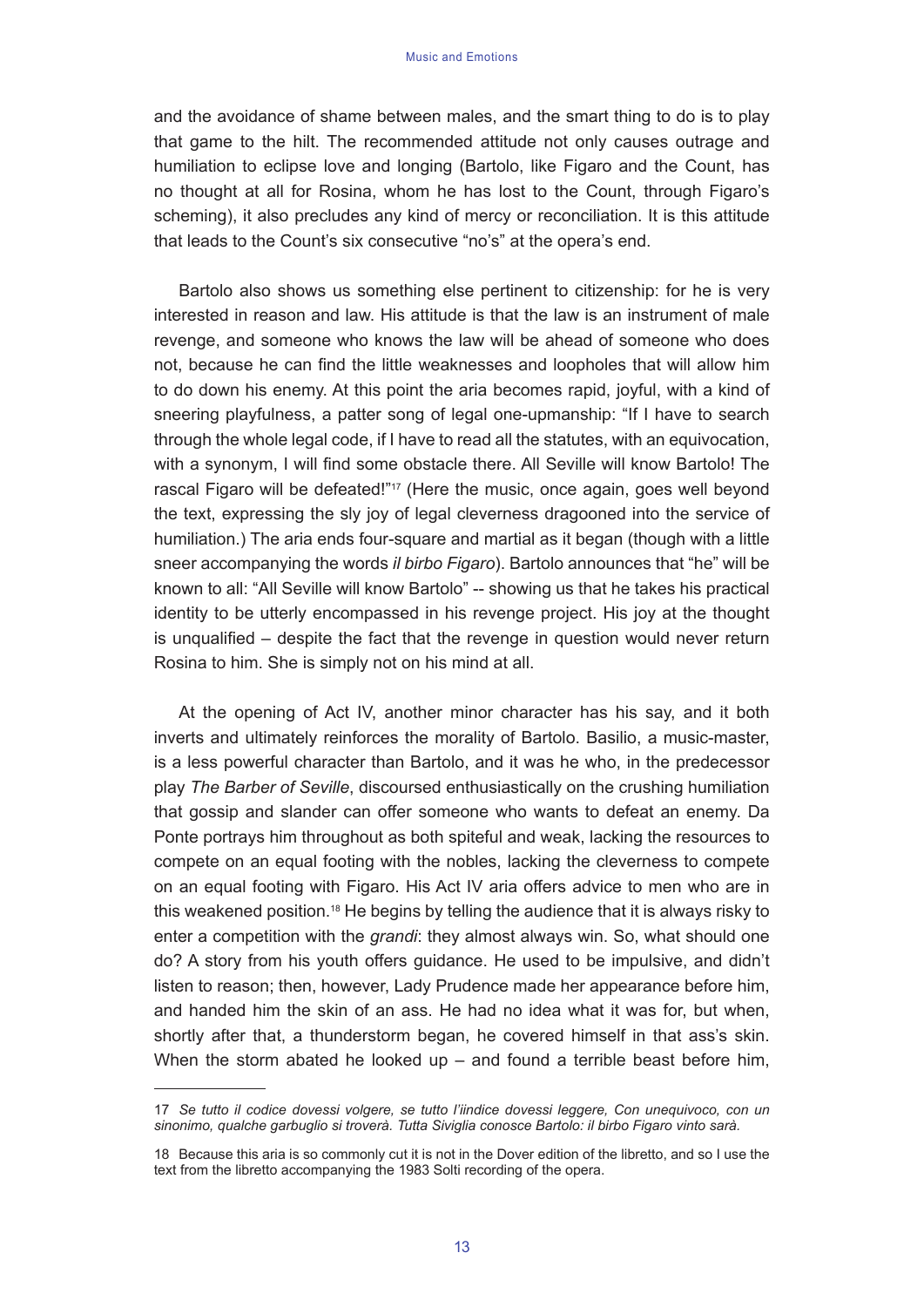almost touching him with his mouth. He could never have defended himself from a terrible death. But: the disgusting smell of the ass's skin scared the beast away. "Thus fate taught me that shame, danger, disgrace, and death can be escaped under an ass's skin."19

This aria offers advice diametrically opposed to the advice in Bartolo's, which told us to use reason and law to hound the person who has caused one's humiliation. It's obvious, however, that the difference is slight. Both men see the world in the same way, as a zero-sum game for honor and status. The only difference is that Basilio is aware that some are bound to be losers, and he wants to give advice about damage control to those losers. If you are perceived as smelly and low anyway, use that spoiled identity to protect yourself from yet further outrage. Sung in a sneering reedy tenor, the aria, like Bartolo's, complements Figaro and the Count from the other direction. It shares with them a view of what the world is really about. If women figure in the aria at all, it is only in the way Basilio confesses to a kind of "fire" and "craziness" in his youth – a false direction soon put right by the counsels of Lady Prudence. The *ancien regime* does not like low-class people who allow their fire free rein.

#### **III. Females: Fraternity, Equality, Liberty**

The females of the opera inhabit a musical and textual world that is from the beginning depicted as utterly unlike that of the men. First of all, it contains friendship. Susanna and the Countess might have seen one another as rivals: after all, the Count is trying to seduce Susanna. However, the thought does not occur to them: they understand that they share a common set of purposes, and that the desired outcome for both is that both men, Figaro and the Count, become loving and faithful husbands focused on affection and pleasure, rather than revenge and jealousy. (The Count is as dominated by jealousy as is Figaro, despite his apparent lack of love for his wife.) Like the two men, the two women share a musical idiom – so much so that they can be mistaken for one another even by the men who ostensibly love them (until, interestingly, Figaro does at least recognize Susanna by her voice, "the voice that I love").

Unlike the men, however, the women use their similarity not for mutual combat but for cooperation, and, in particular, for the complex masquerade that ends up revealing the Count's hypocrisy. When we focus on their teamwork, we notice, as well, that there is absolutely nothing like teamwork and reciprocity among the men. The women's partnership, moreover, despite their class difference, appears to be quite unhierarchical, as they benefit one another with genuine mutual friendliness.

<sup>19</sup> *Cosi conoscere me fe'la sorte ch'onte, pericoli, vergogna e morte col cuoio d'asino fuggir si può.*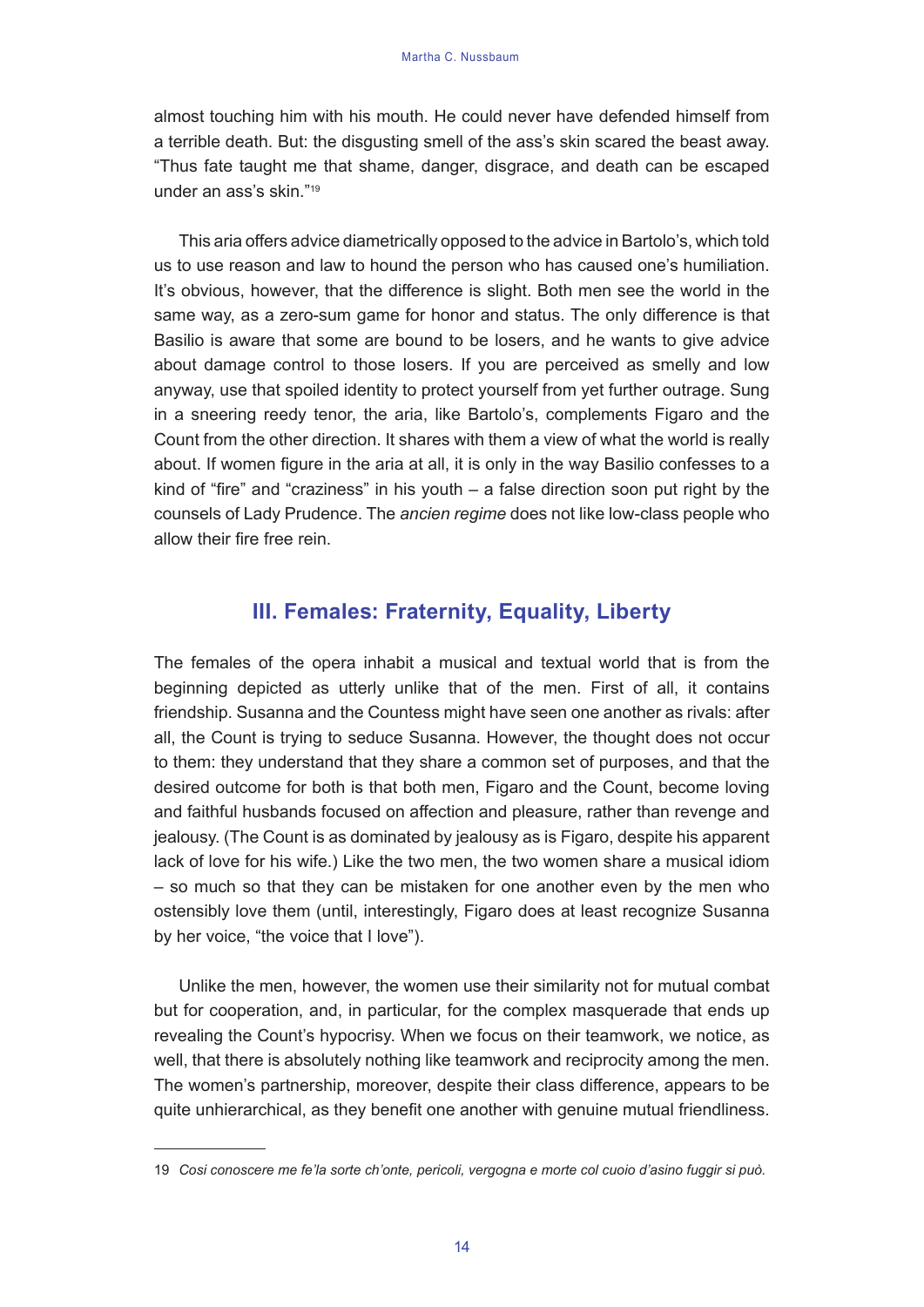(Susanna, for example, is surprised that it is she – presumably not all that well educated – who is to write the letter to the Count suggesting the rendezvous: "I should write? But madame….". The Countess will have nothing of her deference: "Write, I say, and I will take the consequences.") One way we see their reciprocity is in the nature of their jokes: for here there are no sneering put-downs, no snide spitefulness, only mutual solidarity and the equal love of a good scheme.

Once again, all this is in the libretto: but the music takes the suggestion of reciprocity and equality much further. As Countess dictates the letter and Susanna writes it down, the women take inspiration from one another's musical phrases, exchanging ideas with a sinuous capacity for response and a heightened awareness of the other's pitch, rhythm, and even timbre. They begin by exchanging phrases, as in a conversation. As the duet continues, however, their reciprocity becomes more intimate and more complex, as they wind around one another, ultimately achieving closely-knit harmony. Their musical partnership expresses a kind of friendly attunement that is, we might say, an image of mutual respect, but also a reciprocal affection that is deeper than respect. Neither runs roughshod over the utterance of the other, and yet each contributes something distinctive of her own, which in turn is recognized by the other, and carried forward.<sup>20</sup>

This duet has acquired fame in American popular culture because of its use in the film version of Stephen King's *The Shawshank Redemption*, when Tim Robbins, the convict who has become the prison's librarian, figures out a way to play it for all the prisoners over the PA system, and, locking the door, stops the prison hierarchy from interfering until the duet is done. The men of Shawshank certainly are not fans of classical music, but they hear something in this music, and stop in their tracks, transfixed by a promise of happiness. As Morgan Freeman expresses it, looking back:

I have no idea what those two Italian ladies were singing about. Truth is, I don't want to know. Some things are better left unsaid. I'd like to think they were singing about something so beautiful, it can't be expressed in words, and it makes your heart ache because of it…,and for the briefest of moments, every last man in Shawshank felt free.

What do the prisoners hear in the duet? Freedom, they say. But why, and how? First, they cannot help hearing an absence of hierarchy in the evenly-matched voices, and a partnership based on responsiveness rather than dictatorial power. This, in the context of Shawshank, is already freedom. But, as the voices soar out over the squalor of the prison yard, I think there is more to be heard in it: the idea of a kind of internal freedom, a freedom of the spirit that consists precisely in not caring

<sup>20</sup> For discussion of a similar moment in the final movement of Mahler's Second Symphony, the contralto and soprano voices wrapping around one another, see M. Nussbaum 2001, chapter 15. I now believe that Mahler, the lifelong opera conductor, may have derived the inspiration for this musical depiction of reciprocity from *Figaro*. It is also, as he makes clear, an image of freedom.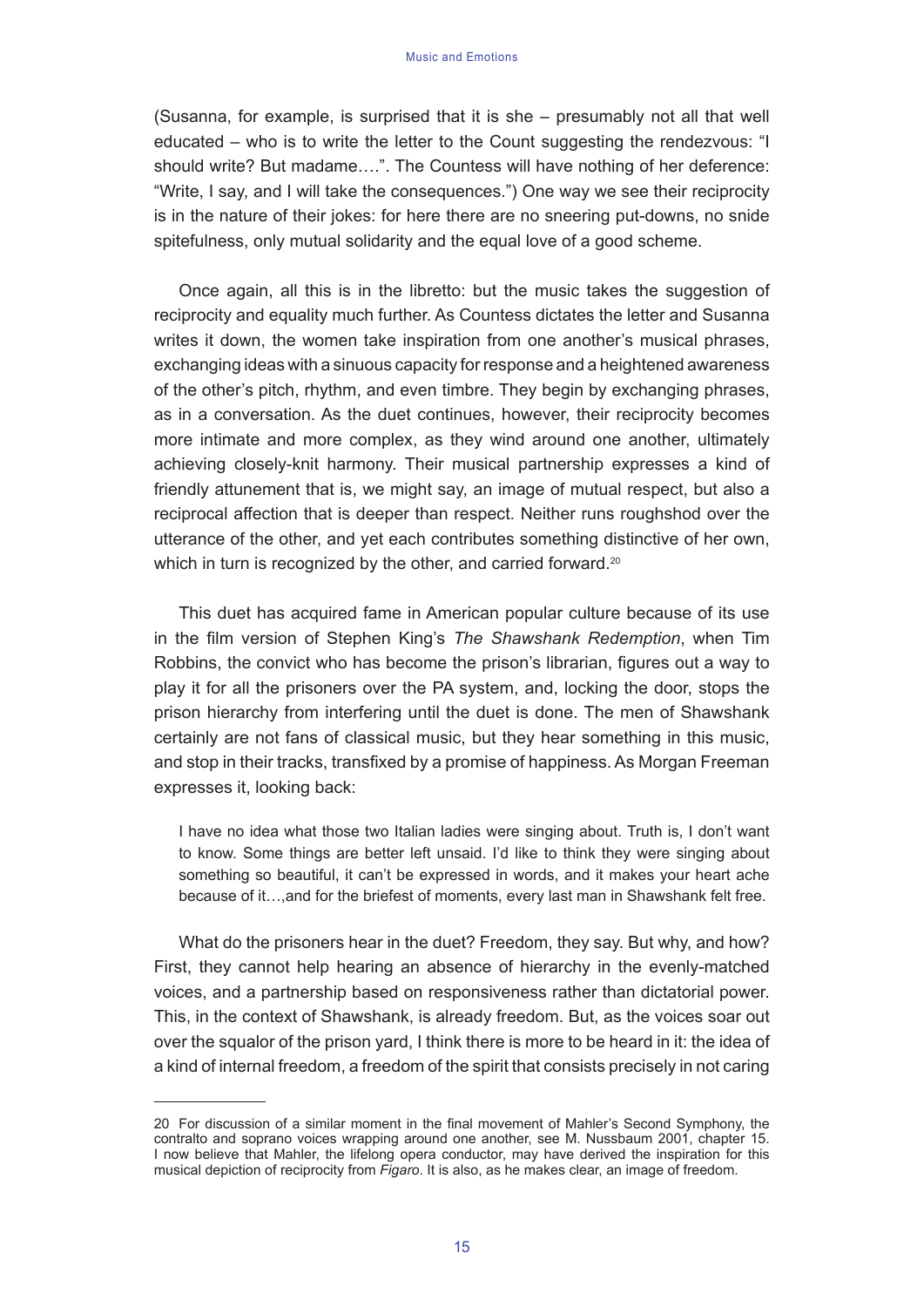about hierarchy, neither seeking to avoid being controlled by others nor seeking to control them. Suppose we imagine Tim Robbins playing the Count's *Vedrò mentr'io sospiro*, or Bartolo's *La vendetta*. Well, those two powerful men express, in their own way, an idea of freedom: freedom as power to dominate, escaping the shame of being dominated. But we know that the men of Shawshank would not have been transfixed by that image of freedom: after all, it is what they live every day. The promise of the duet is not simply a promise of freedom as reversal, freedom as getting your turn to humiliate the one who has humiliated you. It is a freedom that takes us beyond that anxious and always unsettled picture of what liberty, for men, might consist in. It is freedom as being happy to have an equal beside you, freedom as not caring who is above or beneath. And that's a freedom that does take the mind way away from Shawshank, and from the American society of which that institution is the apt mirror.

In other words, this music has invented democratic reciprocity. Whatever the faults of the film – which is in many ways sentimental – this moment contains a correct insight into Mozart's politics and into the politics of equality more generally. You don't get the right kind of liberty, the idea is, without also having this type of fraternity and this type of equality. To shoot for liberty without fraternity, as Beaumarchais' Figaro does, is simply to turn the hierarchy upside down, not to replace it with something fundamentally different. If there is to be a new regime, if there is ever to be something like a politics of equal respect in this world, the suggestion is, it must start by singing like those two women, and this means becoming a fundamentally different type of man.21

To put it a different way: the male world of *Figaro* is its own prison, as each man goes through life dominated by rank-anxiety. What those prisoners heard in the

<sup>21</sup> Where, if ever in opera, do men sing like that (in close-knit interweaving harmonies, each taking cues from the other)? The duet in Bizet's *The Pearl Fishers* comes to mind, but it is not nearly as complex: the men simply sing together in close harmony. Similar is the wonderful liberty duet (*Dio, che nell'alma infondere*) sung by Carlos and Roderigo in Verdi's *Don Carlo* – close harmony and, we might say, solidarity, but without responsiveness to the separate moves of the other. So it would seem that men, in opera, can on occasion attain solidarity and unanimity, but perhaps not responsiveness or attunement. One might also study the Otello-Iago duet in Verdi's *Othello*, where they both swear vengeance together. Here there is an appearance of attunement, but it is only superficial, since at a deeper level the two are profoundly at odds; such attunement as there is is profoundly unhealthy. I welcome other examples and counter-examples.

As for men and women singing together with the responsiveness of the Countess and Susanna, the supreme example that comes to mind is a strange one: the final love duet, *Pur ti miro pur ti godo, pur ti stringo, pur t'annodo* ("I wonder at you, I enjoy you, I embrace you, I entwine you") sung by Nero and Poppaea, alone on the stage, at the end of Monteverdi's *L'incoronazione di Poppaea*. There, the expressive purpose of the sinuous and intertwining lines (sung, usually though not always, by two female voices) is to express and represent the reciprocity of good lovemaking – an idea not irrelevant to this moment in *Figaro*, as we notice that the women's capacities for responsiveness are sadly unmatched by any similar capacity on the part of the men they love. However, in Monteverdi the political intention is clearly to show that people are not all of a piece: the brutal tyrant Nero, who has just killed Seneca and many other good people, is capable of the most respectful and egalitarian sort of sexual passion. *Figaro* is more skeptical: brutality in the public domain is very unlikely to be accompanied by anything else in the private, and vice versa.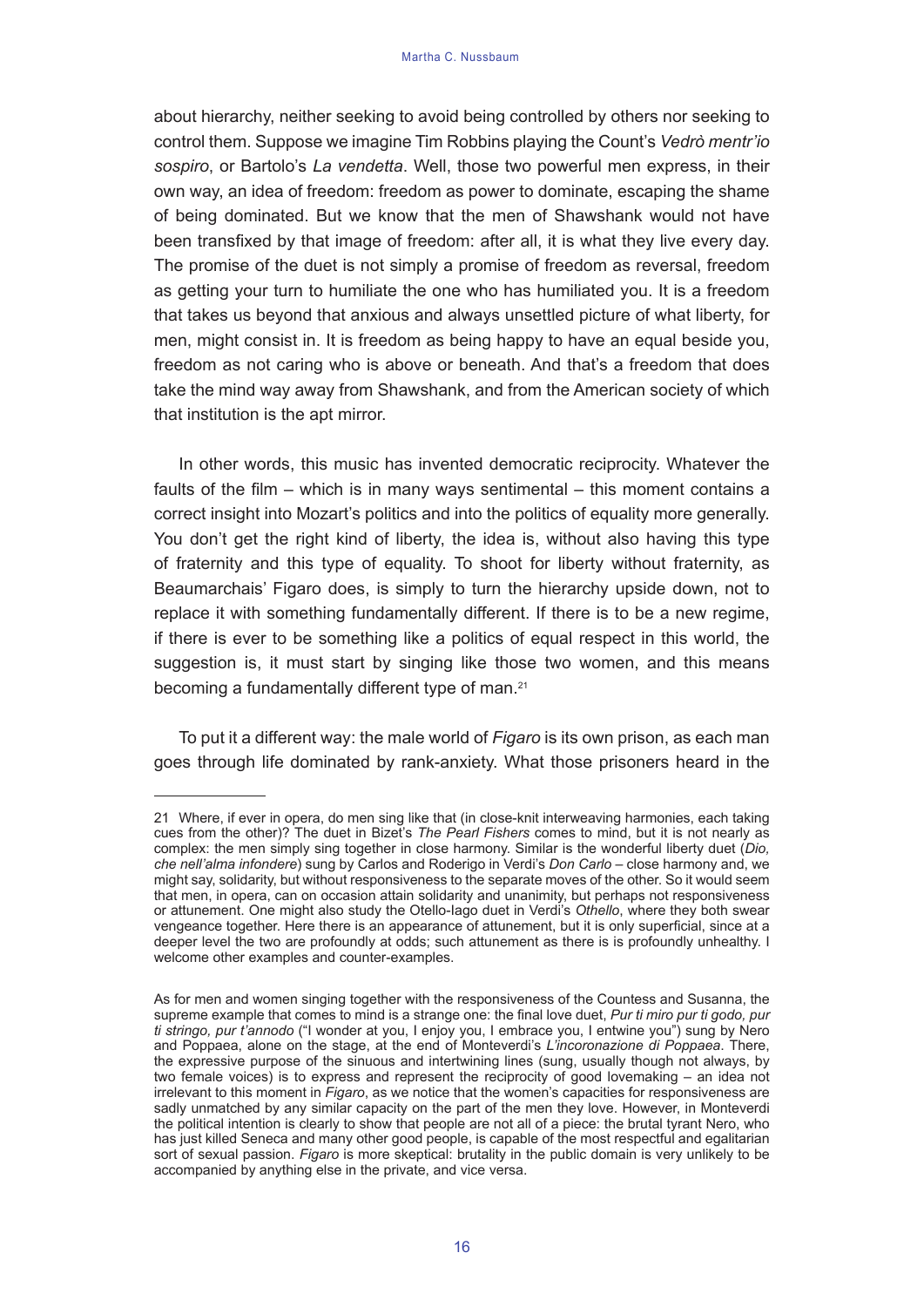duet was the promise of a world without that tension, a world in which one would then really be free to engage in the pursuit of happiness. The new regime, as it never has been realized in any nation in the world.<sup>22</sup>

#### **IV. Creating a Man: "Mischievous Looks," a "Good Outside Myself"**

The headings of the last two sections referred to "females," but to "the male voice," and it is the male voice, not maleness itself, that the opera associates with the endless and exhausting fight against the "lowness" of shame. There is, however, a male in the opera who does not sing in a male voice: the teenage boy Cherubino, performed by a female mezzo-soprano. This already seems significant: and Cherubino's education, it shortly emerges, is the focal point of the opera's depiction of the new egalitarian citizenship.

Cherubino is usually treated superficially, as a running joke throughout the opera, and this is, more or less, the way Beaumarchais treats him. His preoccupation with women and sex is indeed the source of much of the plot, as he turns up repeatedly in places where he should not be, to the consternation of the possessive males around him. In many productions he is treated as a person with no sentiments, but only very intense bodily desires. Let us, however, pay closer attention to what he says and what he does.

Cherubino is clearly, in crucial ways, masculine. He is tall (Susanna has to ask him to kneel down so that she can put on his bonnet), good looking (Figaro and the Count are both jealous of him), and sexually active (with his teenage girlfriend Barbarina) -- indeed, very likely, the only male who is actually having sex with anyone during the time span of the opera.<sup>23</sup> On the other hand, the fact that he is sung by a female voice forces us to pay attention to the ways in which that voice, and the sentiments it expresses, differs from all the male voices in the opera. So, what does Cherubino talk about?

He talks about love. He is the only male in the opera who has the slightest interest in that emotion. Certainly, the breathlessness of *Non so più* expresses the

<sup>22</sup> This new world surely involves transformation on the part of real-life women as well – for although the world of males has its distinctive pathologies, it would be absurd to claim that the world of real-life women is a stranger to jealousy and rivalry. (We should not forget Susanna's sniping at Marcellina, and vice versa, in that Act I duet – although that rivalry is harmoniously resolved soon enough.) In this sense we ought to view Mozart's men and women as symbolic place-holders for types of human beings that one might be, or become.

<sup>23</sup> The Countess is eloquent about her husband's neglect and indifference. So much is made of the idea of Susanna's virginity at the time of marriage that it seems plausible to think that she and Figaro have not yet occupied the bed that he is so anxiously measuring at the opera's opening.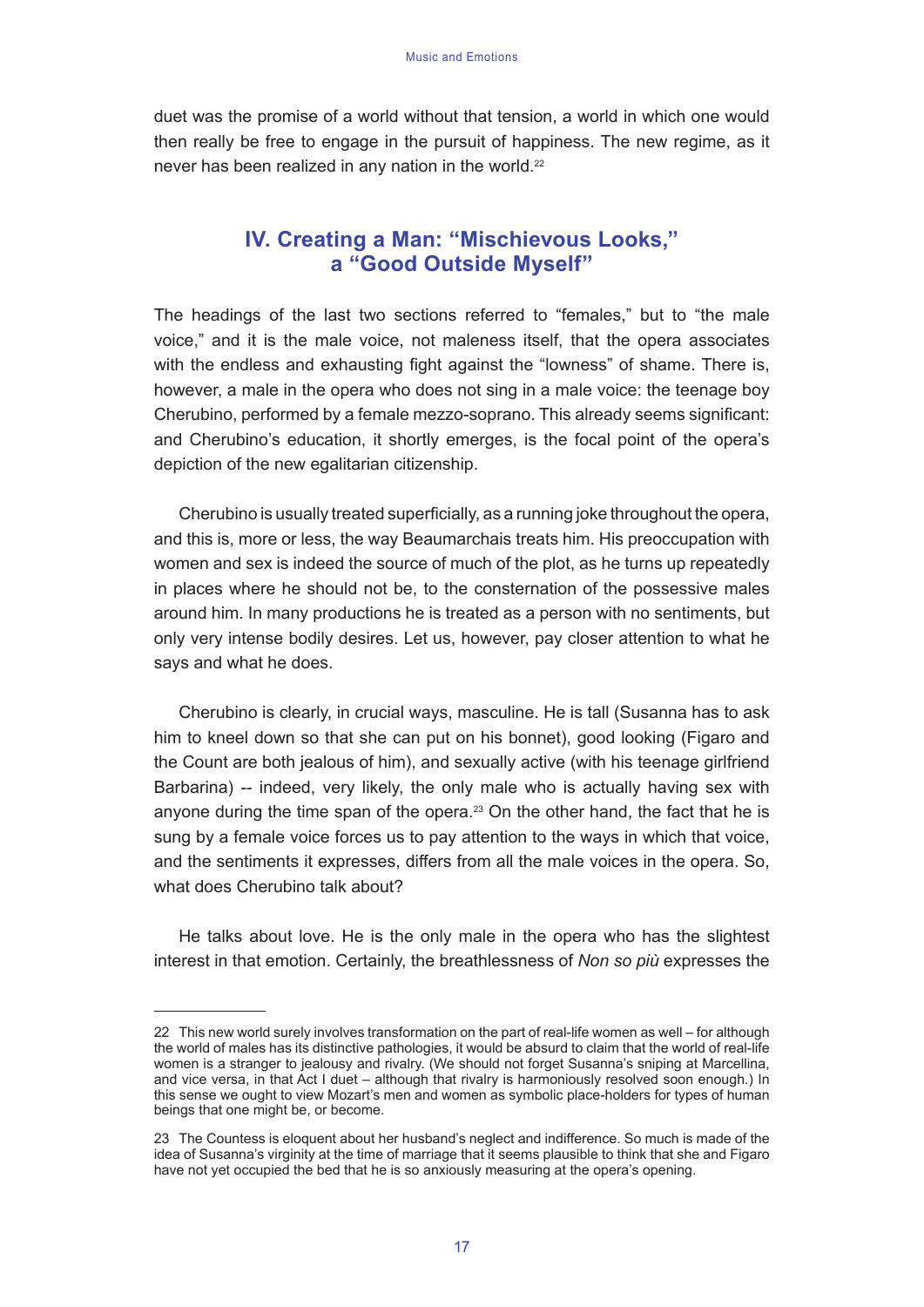promiscuous quality, as well as the confusion, of adolescent infatuation: "Every woman makes me blush, every woman makes my heart leap." Still, even when he is reporting his state of sexual obsession, he is talking about love: "I talk about love when I'm awake, I talk about love in my dreams, I talk about it to the water, to the shadow, to the mountains, to the flowers, to the grass, to the fountains, to the echo, to the air, to the winds."24 He shows, here, a romantic and poetic conception of what he is after that is quite unlike the ideas of all the other males in the opera, who all see sex as a means of asserting domination over a key piece of property in the male world. The musical idiom, breathless and yet tender, is utterly unlike the tense accents of the adult males. Indeed, it is the musical idiom, far more than the Beaumarchais-inspired text, which makes us see that Cherubino's sensibility is poetic and romantic, rather than simply energetic.

When we reach the Countess's chamber, Cherubino's difference from other males becomes even more evident. Deeply infatuated with the Countess, he has decided to make her a present. What sort of present? What naturally occurs to him is to write a poem, set it to music, and sing it himself. Thus, accompanying himself on the guitar, Cherubino becomes the only leading character in the opera who sings a solo, that is, whose solo singing represents singing.25 Growing up in a world of sentiment and musicality, he naturally gives his passion a musical shape.26

The content of that passion (in the beautiful area *Voi che sapete*) is remarkable for its utter difference from the arias of all the other males. First of all, Cherubino simply talks about his feeling of love, and about its beautiful female object. He has nothing to say about other men, and he seems utterly impervious to all questions of honor, shame, and competition. Second, he is eager to learn something, and he is eager to learn it from women: "You who know what sort of thing love is, women, tell me whether that is what I have in my heart." All the other men are eager to teach rather than to learn; what they are eager to teach is a lesson in competitive one-upsmanship, and they are eager to teach it to other males. (Figaro imagines

<sup>24</sup> Da Ponte has altered Beaumarchais here in an interesting way: in Beaumarchais, the passage goes, "Finally, the need to say 'I love you' to someone has become so urgent for me that I say it when I'm all alone, when I'm running in the park, I say it to your mistress, to you, to the trees, to the clouds, to the wind that carries the clouds and my lost words away together." This comically confused utterance – he can hardly tell the difference between one woman and another, or between a woman and a tree – is subtly altered by Da Ponte into something much more delicate, a mood that the musical idea brings out more vividly still.

<sup>25</sup> I say "leading character," because the various choruses saluting the Count for his wisdom and virtue – "Giovani liete," "Ricevete, o padroncina," and "Amanti costanti" are presumably to be imagined as real-life singing inside the plot: Figaro at one point says, "the music-makers are already here." I say "solo" because of the duet between Susanna and the Countess, the "canzonetta sull'aria," already discussed.

<sup>26</sup> In Beaumarchais he simply takes a traditional folk melody and writes his own words to it. The words themselves express love for the Countess, though they are far less interesting than the Da Ponte text; the music, however, is utterly banal, the tune of "Malbrough s'en va-t-en guerre," a bouncy somewhat aggressive war song.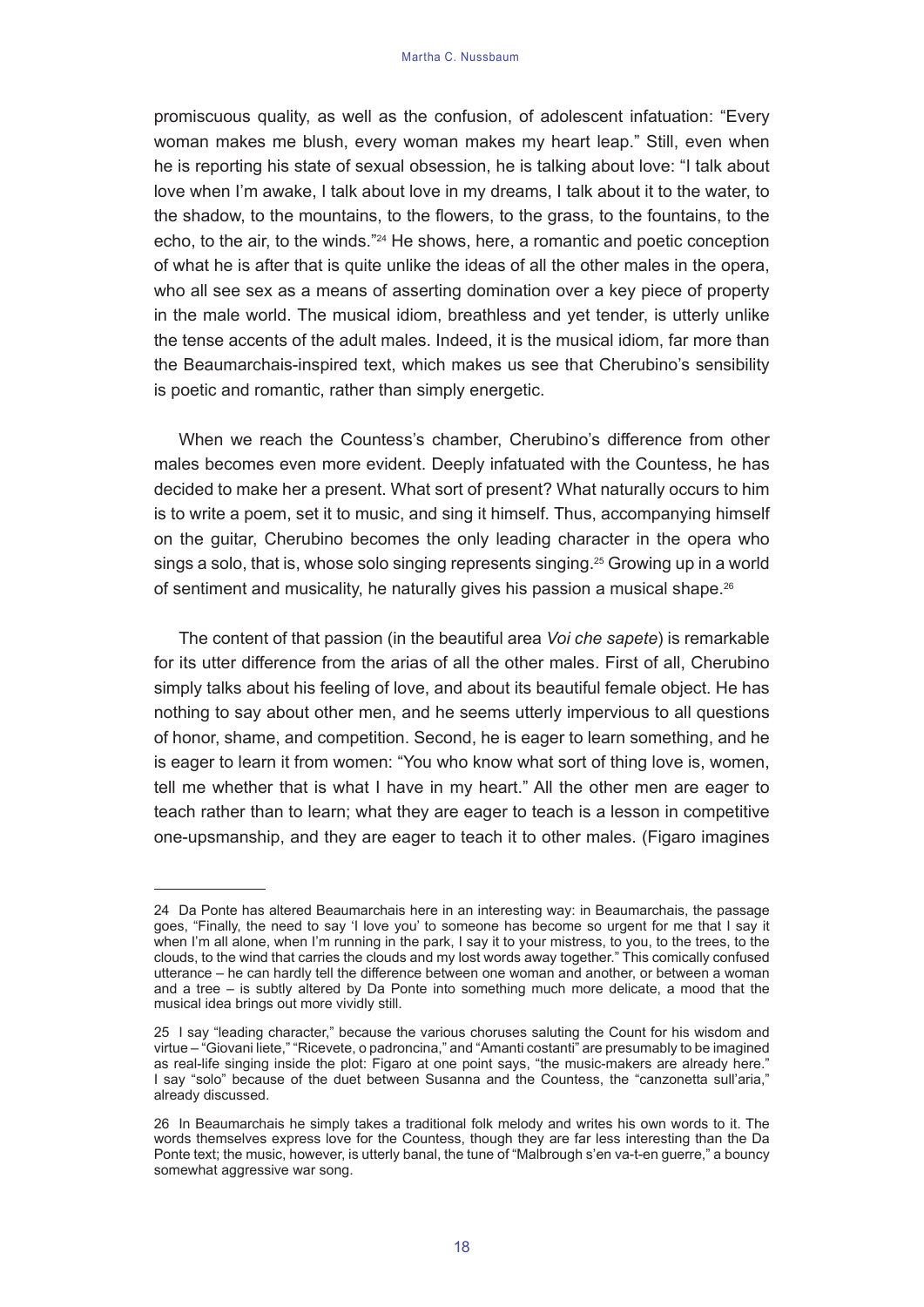himself as the dance-master running a school that will teach the Count to dance to his tune; Bartolo is eager to show "all Seville" that he can defeat Figaro; the Count is eager to show Figaro that his "cause" is not, as Figaro believes, "won," but, rather, lost.) Third, Cherubino, unlike all the other males, is utterly vulnerable, and he makes no attempt to conceal his vulnerability, which is emotional more than bodily: "I feel my soul in flames, and then it turns to ice in a moment." He describes an intense longing that leaves him no peace. Finally, and most remarkably, he locates what he is pursuing in a place outside of his own ego: "I seek a good that is outside myself" (*ricerco un bene fuori di me*). Hearing these words, we realize that no other male in the opera *does* seek a good outside himself: all are preoccupied with winning a competitive victory, or shielding the ego from shame.

The music of the aria would tell us all this without the words, and indeed it communicates, well beyond the words, the young man's delicacy, vulnerability, and sheer kindness. Indeed it is hardly by accident that people who have utterly no idea what Cherubino is saying should have found in this aria (as in the duet between Susanna and the Countess) an image of emotional integrity.

How did Cherubino get to be this way, a way that promises real reciprocity in passion? Answer: he was brought up by women and kept a stranger to the men's world. Indeed, we've already seen that the prospect of military service utterly confuses and appalls him. In the scene, at the end of Act I, in which Figaro tells him what to expect when he goes off to the army (*Non più andrai*), Figaro's joke to Cherubino is that he has lived in the women's world of sentiment, music, tenderness, and delicacy -- and now, suddenly, he will have to enter a world of drunken men (they swear by Bacchus) with inflexible necks (*collo dritto*), tough faces (*muso franco)*, long mustaches (*gran mustacchi*), and "lots of honor" (*molto onor*). Now, in Act II, we see more fully how much the young man will have to unlearn in order to enter this male world: in particular, lovely, sensuous music. "What a beautiful voice," says the Countess when Cherubino finishes his aria – drawing attention, again, to the fact that this is *singing* singing. Figaro has already told Cherubino, however, that the world of male honor knows nothing of beautiful music: Its only music is "the concerto of trumpets, of shells and cannons, whose shots, on all pitches, make your ears whistle."<sup>27</sup> The aria itself, with its boringly four-square military rhythm, now, in retrospect, contrasts sadly with the grace and elegance of Cherubino's composition.

By singing so beautifully, Cherubino shows himself to be a candidate for fraternity, equality, and the female type of liberty. But before he can be finally confirmed as lovable-with-good reason, one thing more must happen to him: he must put on

<sup>27</sup> "…*al concerto di tromboni, Di bombarde, di cannoni, Che le palle in tutti i tuoni All'orecchino fan fischiar.*'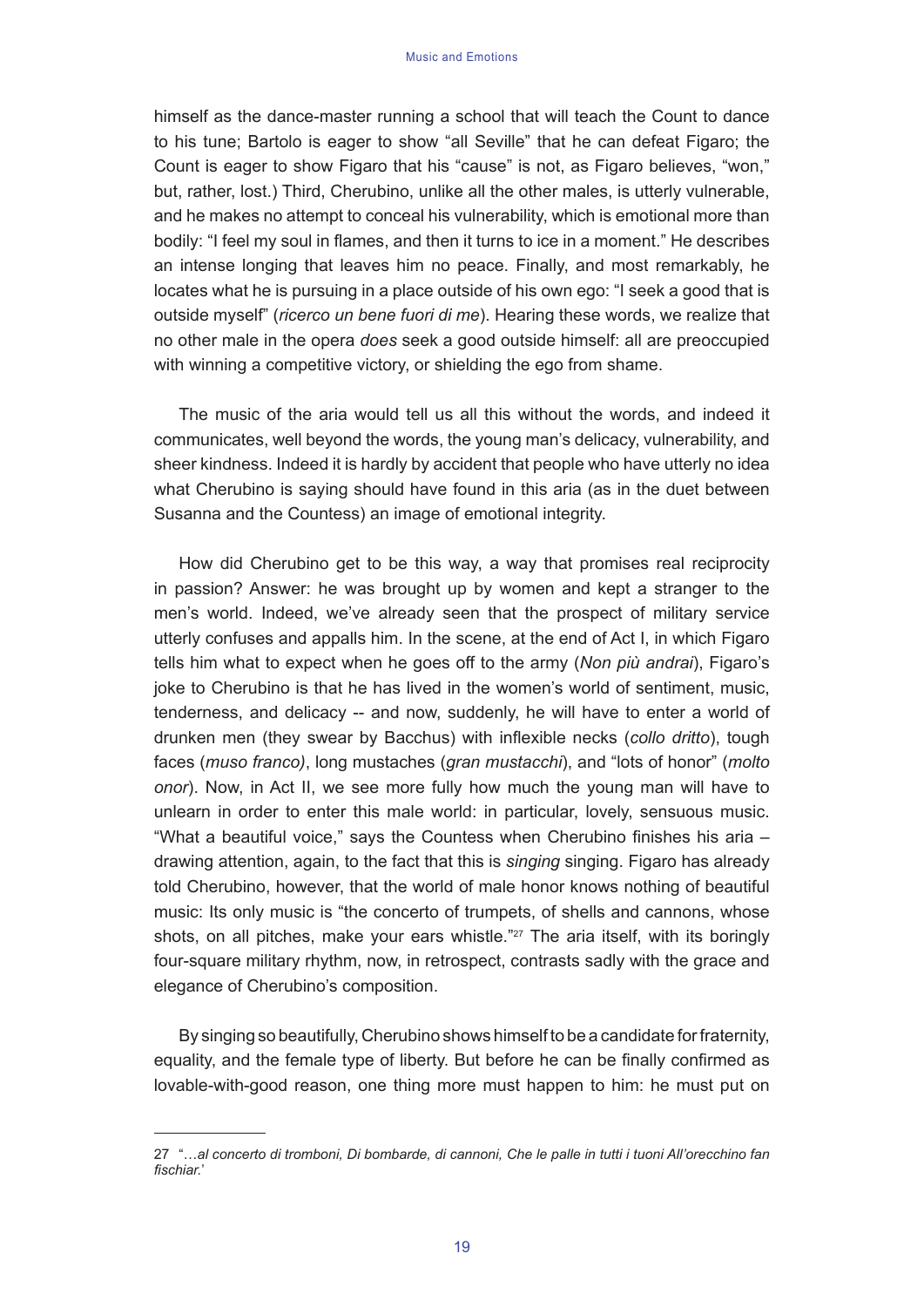women's clothes. The plot requires the disguise, but Mozart connects this moment to the deeper sentiments of the heart.

It has often been sensed that Susanna's tender aria, "Come, kneel down," *Venite, inginocchiattevi*, is a pivotal moment in the opera, that something profound is going on when Susanna, first perfecting Cherubino's female disguise, then takes a look at him and sings, "If women fall in love with him, they certainly have their good reasons" (*se l'amano le femmine, han certo il lor perchè*. The music is perhaps the most sensuous and tender in the opera, as Susanna, asking him to turn around, adjusts his collar and his hands, shows him how to walk like a woman – and then notices how the guise complements the young man's mischievous eyes and graceful bearing: *che furba guardatura, che vezzo, che figura!* What Mozart slyly suggests, by making this aria so riveting, and, at the same time, so playful, is that here, in an intimate moment of tenderness, that the seeds of overthrow for the *ancien regime* are decisively sown.

To begin with, the aria concerns kneeling. There is lots of kneeling in this opera, and in every other place (until the very final moments) kneeling is a symbol of feudal hierarchy: exalted status on the one side, obedience on the other. In the women's democratic world, however, kneeling is just kneeling. You kneel in front of your dressmaker so that she can fix your bonnet and collar. Kneeling has no symbolism, it is just a useful action. Hierarchy is simply out the window, irrelevant, a non-issue. The music itself expresses this thought: instead of the thumping accents of the quest for honor, we hear little trill-like bursts from the violins, playful jumpings, like muffled outbursts of laughter, that not only betray no hierarchy, but that positively subvert the whole idea.<sup>28</sup> Bit by bit, the woman's costume is assembled, the woman's walk learned – until, at the end, Susanna surveys, with wonder and amazement, the result she has produced. "Admire (*mirate*, wonder at) the little devil, admire how beautiful he is. What mischievous looks (*che furba guardatura*), what charm, what allure. If women love him, they certainly have their good reasons." Cherubino is alluring, it seems, precisely because, while manly and drawn to women, he is not drawn to controlling them or using them as pawns in games with other men: instead of domination, charm and grace; instead of plots to conceal shame or avenge insult, "mischievous looks," as he joins the women in their love of jokes and gossip.29

<sup>28</sup> A possible allusion in the text is to the Christmas carol *venite adoremus*, O come let us adore him (which would often be a prelude to kneeling). Here, Susanna says, "Come, kneel down" – but it is not adoration of the transcendent that she seeks, it is fun and play.

<sup>29</sup> Here Da Ponte has made major alterations to Beaumarchais. The stage direction says that Cherubino kneels, but Susanna does not ask, so the inversion of feudal kneeling is not emphasized. Far more important, when Cherubino becomes a woman Susanna says that she, as a woman, is jealous of him. This not only puts rivalry and jealousy into the women's world, whereas Mozart and Da Ponte represent that world as a world of reciprocity; it also fails to state that a man is more attractive *as a man* for behaving in ways that we have heretofore associated with that world.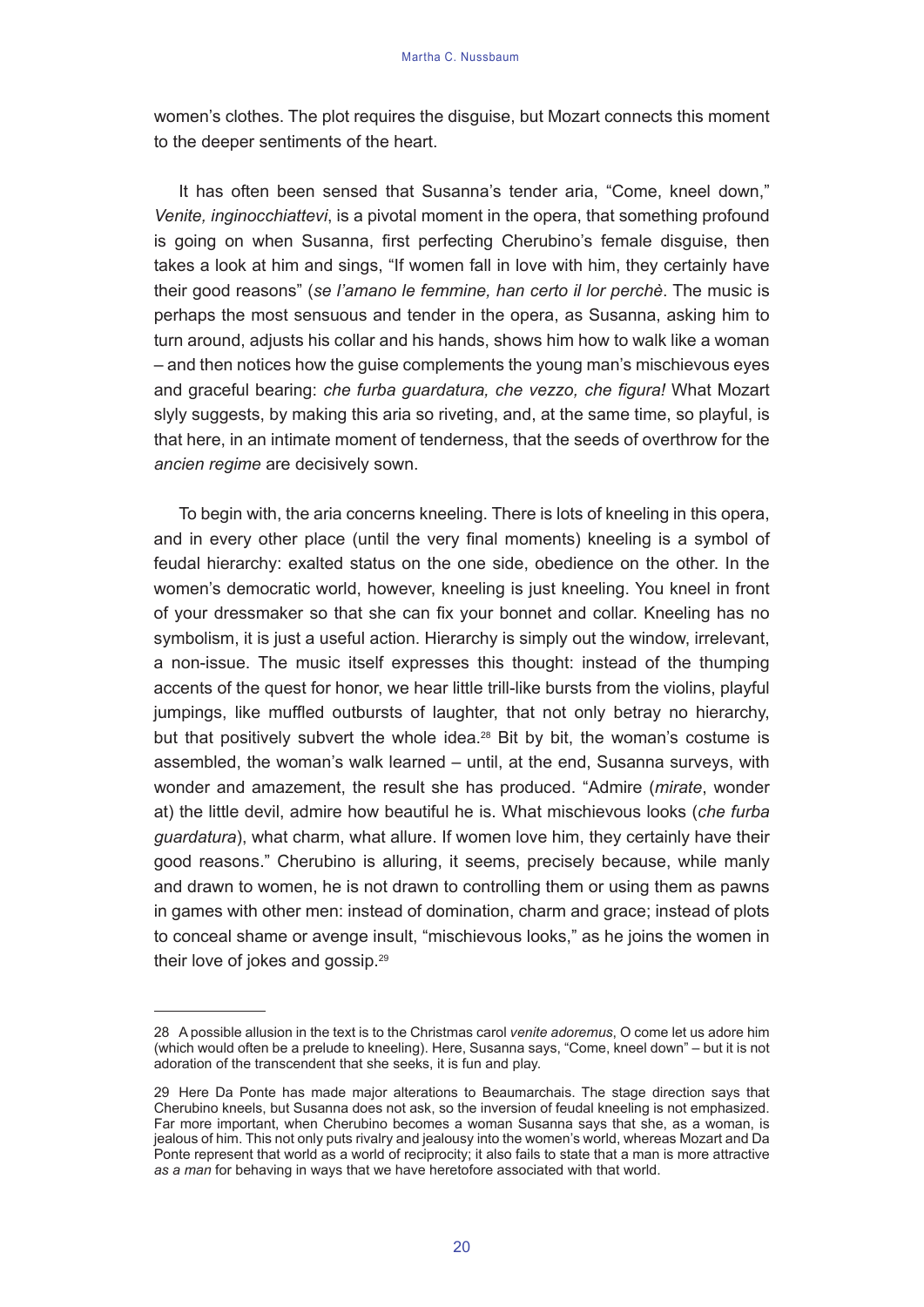All of this is in the libretto – after a fashion. We can, however, imagine musical settings of the text that would have signaled irony, or skepticism, or bitterness (certainly an emotion that we could imagine Susanna feeling at this time). Instead, the music expresses both tender sensuousness and, as I have said, with the playful movements of the strings, laughter, suggesting that these two attitudes go well together, and that both are key parts of the woman's world. We are now led to recall a feature of the Overture whose significance we might have missed before: the same type of muffled laughter from the violins is present there, suggesting that subversive play is a major theme of the opera as a whole.

This reading of the aria is shortly confirmed by the duet *Aprite, presto, aprite*, as Susanna and Cherubino plot together about getting him safely out of his compromising hiding place. The two sing, extremely rapidly, in hushed conspiratorial voices that show a rare degree of attunement – foreshadowing the more developed duet between Susanna and the Countess in Act III. Cherubino shows that he has now, in effect, become a woman: a co-conspirator, a voice of fraternity and equality, and therefore, as if we didn't know it already, a person internally free from the bonds of status.

As we look at Cherubino, we realize afresh how un-radical Figaro's apparent radicalism is. It's not only that he takes over from the *ancien regime* its proprietary attitude to women; it's something more global than that. Figaro simply sees the world the way the Count sees it: in terms of the quest for honor and the avoidance of shame. He doesn't understand reciprocity, and he really doesn't understand humor. (His idea of a joke is a mean-spirited put-down.) If the new world has citizens like that, its commitment to equality and fraternity will be bound to be problematic. New hierarchies will be thrown up to replace the old, like ramparts defending the male ego. Could there, however, be citizens who simply like to laugh and to sing?

In her fascinating reflections on eighteenth-century pornography, Lynn Hunt has argued that the pornographic idea of the interchangeability of bodies is closely linked to the revolutionary call for democratic equality (Hunt 1993, 44). $30$  Legal theorist Lior Barschack argues that the new subjectivity created by Mozart's operas is just this hedonistic idea of sexual freedom (Barshack  $2008$ ).<sup>31</sup> No doubt such ideas were prominent in the eighteenth century, as people (meaning men) tried to make sense of the new world they inhabited.

<sup>30</sup> Robert Darnton's earlier study of eighteenth-century pornography (and, in particular, of the anonymous novel *Therèse Philosophe*) comes to a subtly different conclusion: the new idea is not one of intersubstitutability of bodies, but rather the idea of women's control and autonomy: thus the relationships that are prized are personal and long-lasting, but include contraception. See Darnton 1997.

<sup>31</sup> Later, Barshack (2008, 63) seems to arrive at a more nuanced view: "as Mozart saw, the libertine account of humaneness is as one-sided as the sentimental"; but I'm not sure I have fully understood his argument at that point, or how it is related to his earlier contention.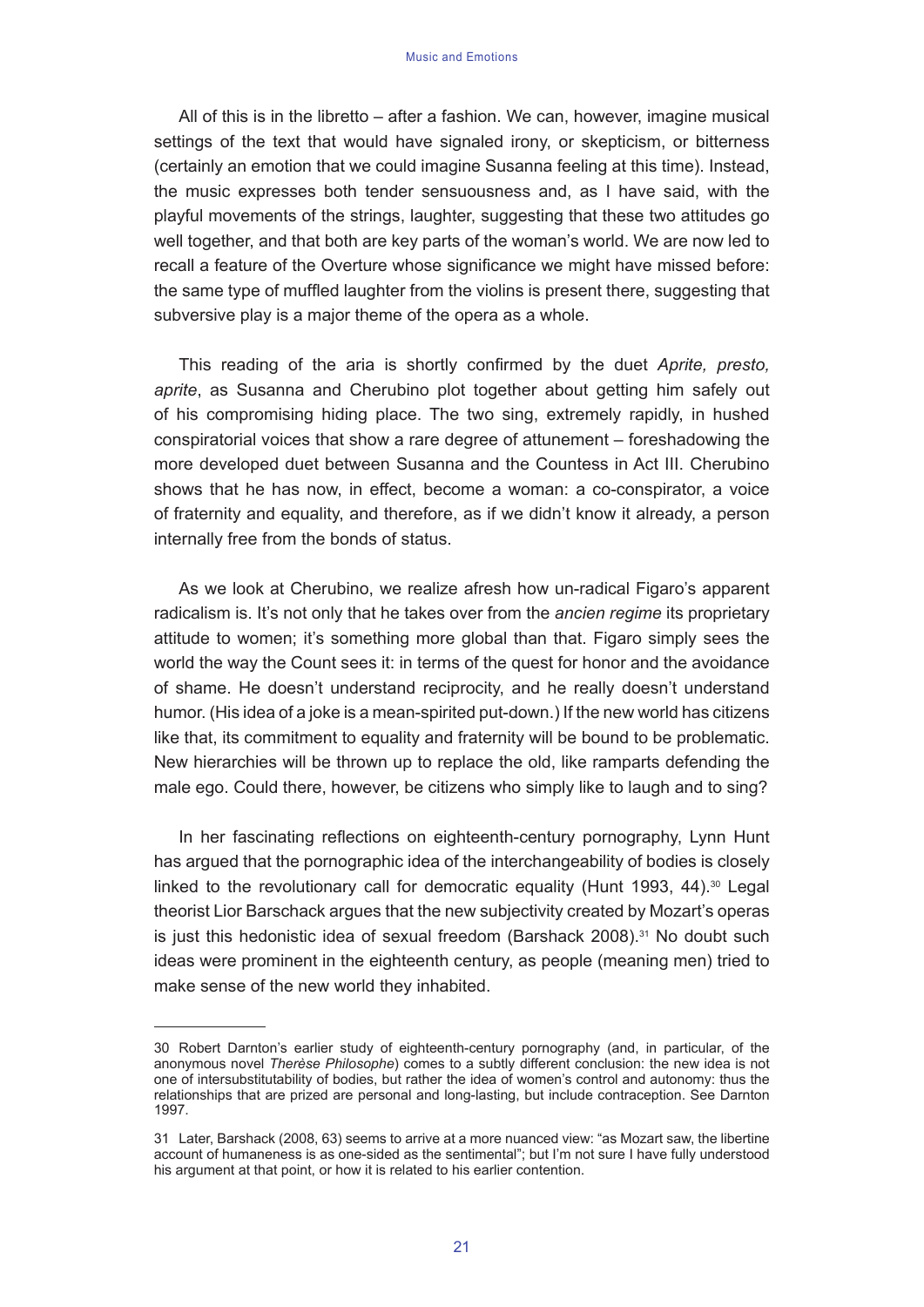#### Martha C. Nussbaum

If I am right, however, Mozart sees the world rather differently, and more radically. The objectification of bodies as interchangeable physical units is itself, the opera suggests, just one aspect of the *ancien regime*, which invented and depends upon the idea that some classes of people, including, prominently, women, are just *oggetti*, and thus can be used at will in one's quest for personal gratification. Seeing bodies as interchangeable is, indeed, a clever route to what the *ancien regime* wanted all along: male control and invulnerability. What would be truly opposed to the *ancien regime* would be, not the democratization of bodies as interchangeable machines, but – love. Which, as Cherubino understands, means seeking a good outside oneself, a scary idea.

What's suggested here, then, is that democratic reciprocity needs love. Why? Why wouldn't respect be enough? Well, first of all, respect is unstable unless love can be reinvented in a way that does not make people obsessed all the time with hierarchy and status. That private obsession, unchallenged, threatens to disrupt the public culture of equality. But, more deeply, the public culture needs to be nourished and sustained by something that lies deep in the human heart and taps its most powerful sentiments, including both passion and humor. Without these, the public culture remains wafer-thin and passionless, without the ability to motivate people to make any sacrifice of their personal self-interest for the sake of the common good (M. Nussbaum 2008).

#### **V. Cherubino, Rousseau, Herder: Spaces for Craziness, "Dispositions of Peace"**

Now that we have a general idea of what Mozart is attempting, we may make our impressions more precise by comparing the opera's insights about citizenship in the new era to those of two of Mozart's philosophical contemporaries, Jean-Jacques Rousseau and Johann Gottfried Herder. Both share with Mozart the view that a new political culture needs to be sustained by new sentiments, and both also share with him the view that these sentiments must be not only the calm sentiments of respect and civic friendship, but must include, and be sustained by, something more like love, directed at the nation and its moral goals. Here, however, the resemblance ends.

In the important final section of *On the Social Contract* entitled "On Civil Religion," Rousseau makes it clear that intense love-like bonds of patriotic sentiment are needed to bring citizens together, rendering egalitarian institutions stable over time.<sup>32</sup> Early in human history, he observes, people "had no kings but the gods,"

<sup>32</sup> I am citing the work in the translation of Rousseau (1987), original publication 1762; page numbers are from that edition.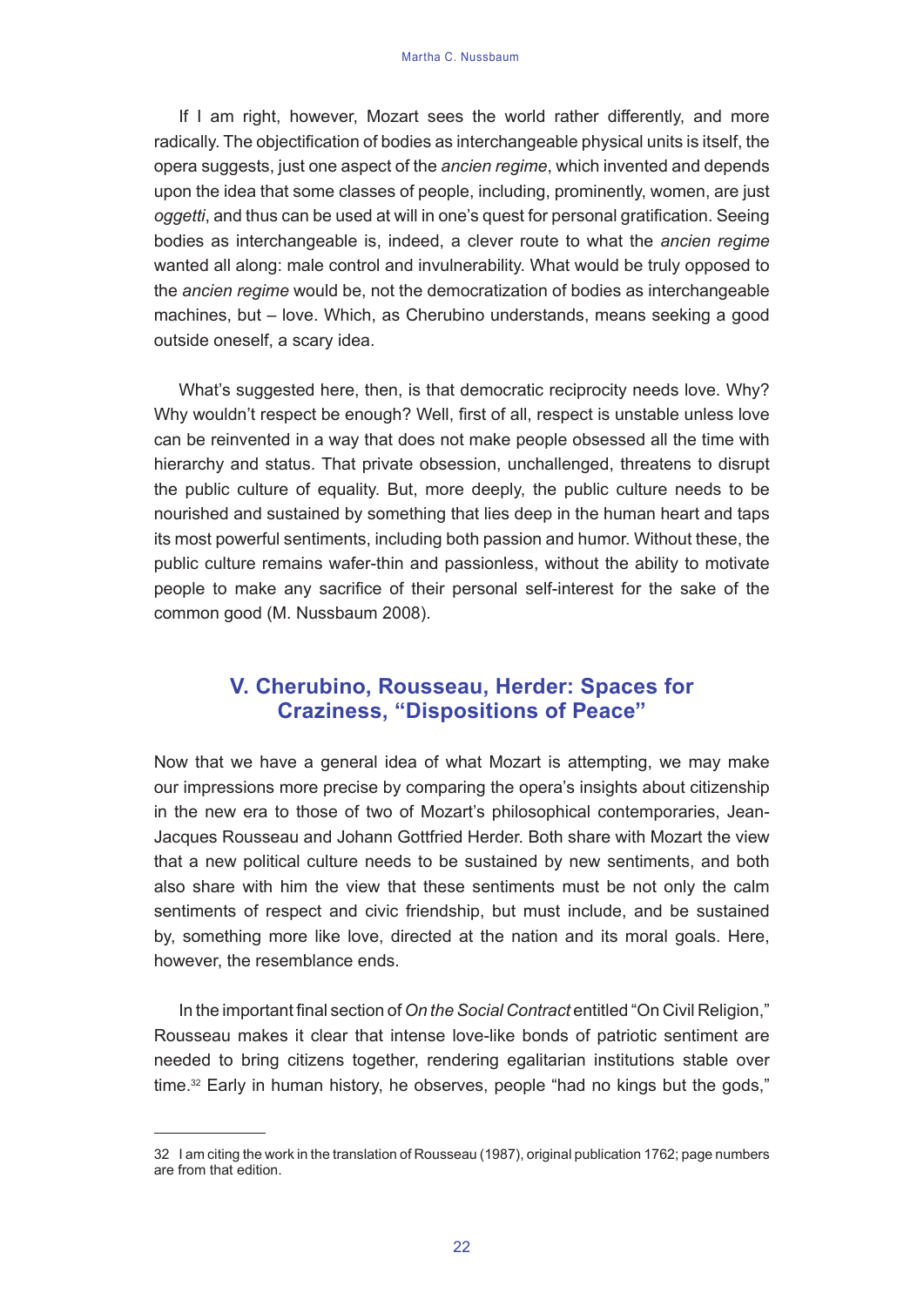and needed to believe that their leaders were indeed gods. Both paganism and feudalism were sustained by some such fiction. "A lengthy alteration of feelings and ideas is necessary before men can be resolved to accept a fellow man as a master, in the hope that things will turn out well for having done so" (220). These new sentiments must have the intensity of the religious sentiments they replace, or they will not succeed in holding the new political order together.

Christianity looks at first blush as if it might be that "civil religion," since it does teach the brotherhood of all human beings (224). On further inspection, however, Christianity has a number of fatal flaws from the point of view of the political order. First, it teaches people to hope for a salvation that is other-worldly and spiritual, rather than political; thus "it leaves laws with only the force the laws derive from themselves, without adding any other force to them" (224). Second, Christianity turns people's thoughts inward, as each is urged to examine his own heart; this teaching produces indifference to political events. Third and finally, Christianity teaches non-violence and even martyrdom, thus teaching people to be slaves. "Its spirit is too favorable to tyranny for tyranny not to take advantage of it at all times" (225). Christian emperors, Rousseau argues, ruined the Roman empire: "when the cross expelled the eagle, all Roman valor disappeared" (225).

The civil religion we need must inculcate "sentiments of sociability, without which it is impossible to be a good citizen or a faithful subject" (226). These sentiments are based on some quasi-religious dogmas, including "the sanctity of the social contract and the laws" (226). But what are the sentiments themselves like? It is clear that they involve an intense love of the nation and its laws. They also involve a type of fraternity grounded in unanimity and homogeneity: the person who dissents from the "civil religion" is to be banished "for being unsociable, for being incapable of sincerely loving the laws and justice" (226). Civic love, then, is incompatible with active critical thought about the political order, and with a sense of the separateness of the individual from the group. The test for sincerity is unanimity. Furthermore, one thing that citizens must be unanimous about is the willingness to die for the nation – presumably without thinking critically about the plan for war, and whenever the sovereign body of citizens so decrees. The sentiment of civil love has, then, a strong commitment to the suspension of both individuality and reasoning. Indeed, we might say, more generally, that the person-to-person dimension is missing, since the approved sentiments of communal bonding do not lead to or rest upon any sentiments directed at individuals, even sentiments of concern and respect.<sup>33</sup>

Notice, then, that despite Rousseau's intense hatred of the feudal order, he has not been able to think his way very far beyond it, in thinking about the emotions.

<sup>33</sup> I owe this point to Daniel Brudney, who also points out that the *Letter to d'Alembert on the Theater* contains a rather different picture of the preferred types of social interaction.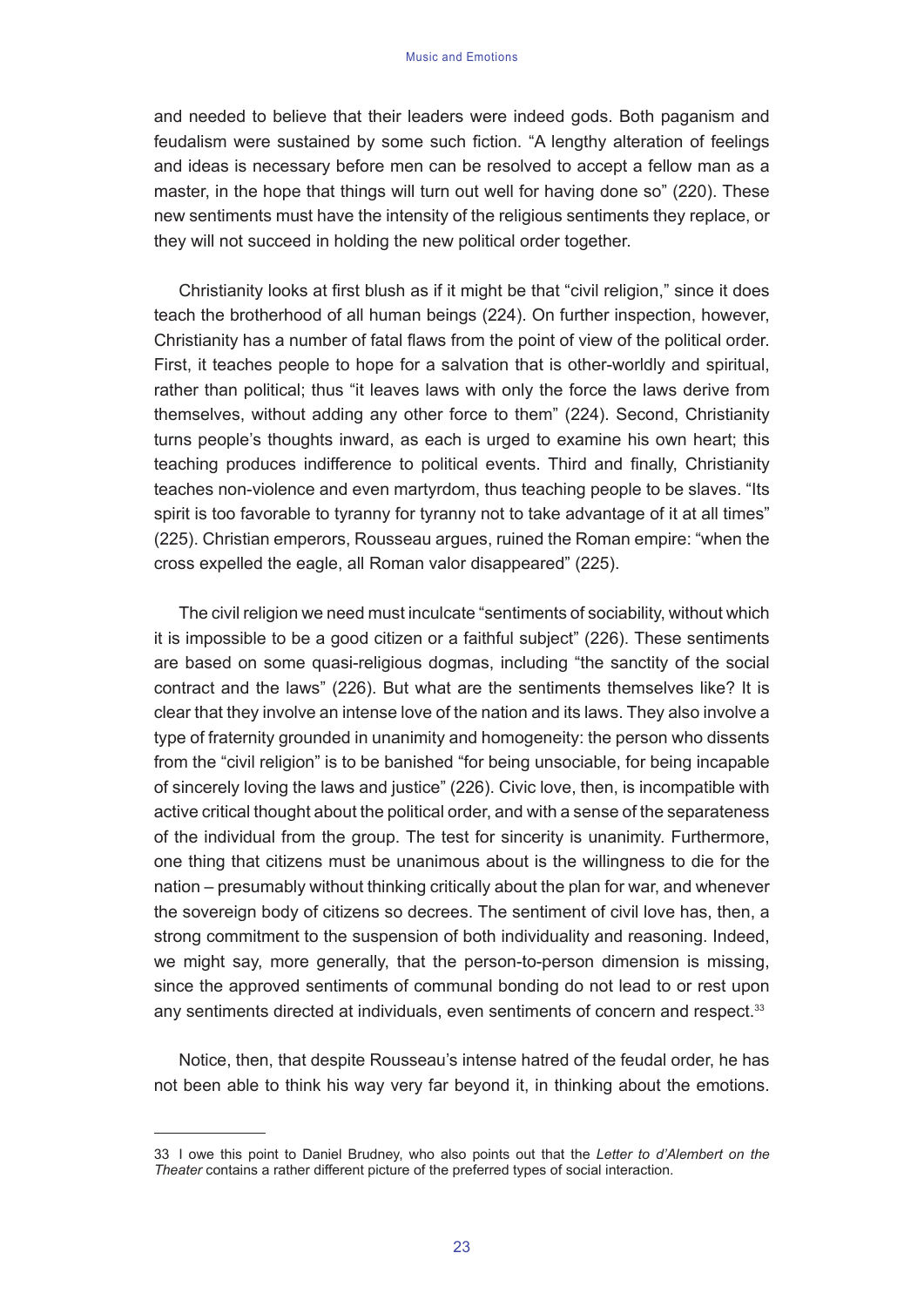Civic love, like feudal love, is obedient, hierarchical. (Even if "the general will" is sovereign, not an individual, it nonetheless bears to the wayward individual a strongly hierarchical relationship.) There is no room for the sort of reciprocity exemplified by Mozart's women, a reciprocity based on plotting, joking, a sense of the free space within which people can live and be themselves. Moreover, despite Rousseau's attempt, in Book IV of *Emile*, to substitute the egalitarian sentiment of *pitié* for sentiments based upon feudal inequality, that experiment remains deeply unrealized in his idea of the civil religion, since the civil religion counters the allegedly excessive meekness of Christianity by relying, it would seem, on the very ideas of manly courage, assertiveness, and honor that sustained the *ancien regime*. There is a shift, in that the object of civic shame, civic anger, and civic assertiveness is now the nation, seen as embodiment of the general will. The sentiments themselves, however, feel very much the same, as the nation seeks to establish itself in the world's hierarchy of nations. It's still true, in this new world as in the old, that "to forget shame and insult is baseness, complete lowness of status."

Mozart, by contrast, proposes a radical alteration of the very content of civic love. No longer must love revolve in any way around ideas of hierarchy and status. Instead, it must be aspirational: like Cherubino, it must "seek a good outside myself."

To sustain truly egalitarian institutions, moreover, this aspirational love must remain vulnerable to criticism, ultimately to the fact that each individual has a quirky mind that is not exactly the same as any other. Rather than Rousseau's homogeneity, the Mozartian regime seeks real-life heterogeneity, gives it space to unfold, and takes delight in its oddness. The fondness of the women's world for plotting, joking, every subversion of tradition and obedience, is the sign of something that ultimately becomes crucial to the Enlightenment, in its Kantian and especially Millian forms: the idea of the mind of the individual as containing an untouched free space, a funny unevenness that is both erotic and precious. What the women's world knows is that those "mischievous looks" are precisely what make Cherubino worth loving (so that, if women love him, they "certainly have their good reasons"). They also know that the aspirational nature of his love is deeply interwoven with his capacity for subversion. Civic love, then, also has a downward movement: it can aspire in a healthy way only if it is also capable of poking fun at itself, noticing the everyday messiness and heterogeneity of real people.34

How do we imagine this civic love expressing itself? We connect Rousseau's love with solemn public ceremonies, with anthems, with the drumbeat of the call to arms. Mozart's love, by contrast, is expressed – well, through many different types of artistic and musical performance, but, crucially, through comedy, including

<sup>34</sup> This idea of the two aspects of decent patriotism is a central theme in M. Nussbaum and J. Israel, *Loving the Nation: Toward a New Patriotism*, book in progress (under contract to Basic Books).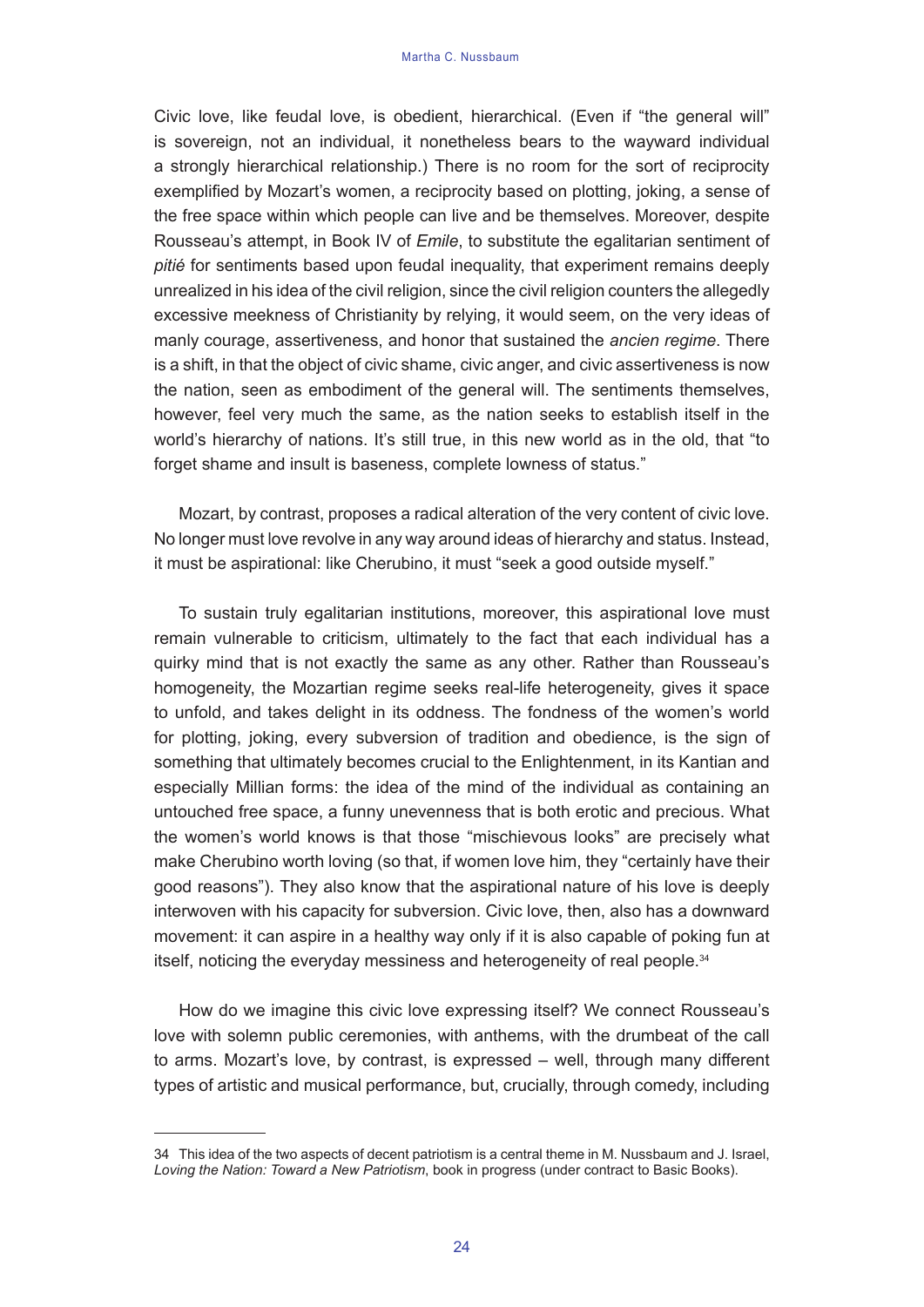comedy that pokes fun at the call to arms (as in *Non più andrai*) and points out some of the unpleasant realities of what passes in some quarters for warlike glory: "instead of the fandango, a march through the mud (*il fango*)."35

At this point, we notice that Mozart has an eighteenth-century ally: Johann Gottfried Herder, whose *Letters for the Advancement of Humanity* (1793–7) develops a remarkably similar conception of a reformed patriotism that would need to be inculcated if the world were ever to become a world of peace. Herder begins by making the point that if patriotism is an attitude toward an entity called "Fatherland," it had better figure out what is valuable in the relationship of a child to its father (Herder 2002, 378). If we ask this question seriously, he argues, we will see that we want this love to contain aspiration to genuine merit, but also a love of peace, since we all remember with greatest longing and love the peaceful times of our childhood. Moreover, what delighted us in those peaceful times was "*games of youth*" : so, the new patriotism must at the same time be something playful. Above all, it would never involve blood lust and revenge: "*Fatherlands against fatherlands* in a combat of blood [*Blutkampf*] is the worst barbarism in the human language."

Later in the collection, Herder returns to this theme, making it clear that he conceives of the animating spirit of the new patriotism as less paternal than feminine, and requiring a profound gender transformation on the part of males. Here he alludes to what he has managed to learn about Native American Iroquois customs, which, he argues, involve casting one of the potentially warring tribes in the role of "the woman," and then requiring all the others to listen to what "she" says:36

Hence if at some time the *men* around her are at blows with each other and the war threatens to become severe, then the *woman* should have the power to address them and say to them: "You men, what are you doing that you belabor each other about with blows in this way? Just remember that your wives and children are bound to die if you do not stop. Do you, then, want to be responsible for your own annihilation from the face of the earth?" And the *men* should then pay heed to the *woman* and obey her. (401)

By dressing the (members of the) chosen nation in women's skirts and women's jewelry, they express the thought that "from now on they should no longer occupy themselves with weapons" (401). Herder now notes that the members of the Iroquois nation address one another as "sister-children" and "fellow female playmates."

Now to Europe. Herder observes that at one time feudal hierarchy played, after a fashion, the role of this "woman," making people keep the peace. Now that we have rejected feudalism, however, we have to put the women's clothes on all of

<sup>35</sup> Here I echo ideas already developed by Israel in the above draft, in writing about the wartime cartoons of Bill Mauldin.

<sup>36</sup> Here Herder is apparently paraphrasing a writer named G. H. Loskiel (1740–1814), a priest of the United Brethren, who published an extensive account of Iroquois customs in 1794.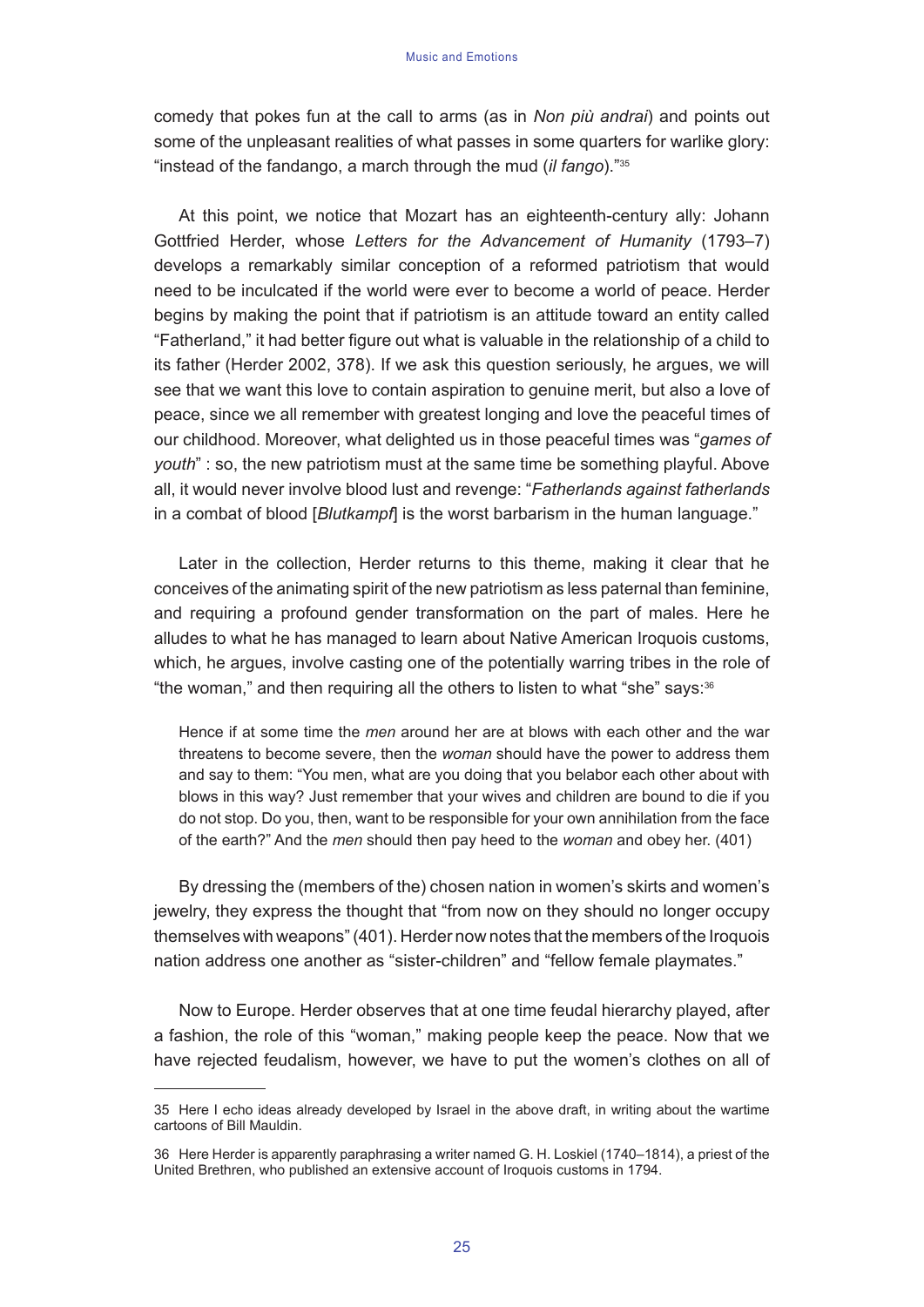us, in effect, and this means inculcating in all citizens "dispositions of peace." His "great peace woman" (whom he equates with "universal justice, humaneness, active reason") will seek to produce seven (emotional) "dispositions" in the citizens of the future. First is a "horror of war": citizens should learn that any war not limited to self-defense is mad and ignoble, causing endless practical pain and deep moral degeneration. Second, they will learn "reduced respect for heroic glory." They should "unite to blow away the false sparkle that dances around a *Marius*, *Sulla*, *Attila*, *Genghis Khan*, *Tamerlane*" – until citizens have no more awe for these mythic "heroes" than they do for common thugs. Herder does not say how this "blowing away" should be accomplished, but comedy is clearly a useful technique. Third, the peace-woman will teach a "horror of false statecraft." It's not enough to unmask warlike heroics: we must also teach disobedience and disrespect to the sort of political authority that likes to whip up war to advance its own power-interests. To produce this result we must teach active critical citizenship: "The universal voicevote must be victorious over the value of mere *state rank* and of its *emblems*, even over the most seductive tricks of vanity, even over early-imbibed prejudices" (406). Of course this critical spirit must be taught in conjunction with an admiration for and aspiration to what is really fine.

Fourth, peace will teach patriotism, but a patriotic love that is "purified" of "dross," above all purified of the need to define the lovable qualities of one's nation in terms of competition with other nations, and even war against them. "Every nation must learn to feel that it becomes great, beautiful, noble, rich, well ordered, active, and happy, not in the eyes of others, not in the mouth of posterity, but only in itself, in its own self." (406) The fifth, closely related, disposition is that of "feelings of justice towards other nations." The sixth is a disposition to fair principles for trade relations, involving a ban on monopoly of the seas and a determination to make sure that poorer nations are not sacrificed to the greedy interests of the richer. Finally, citizens will learn to delight in useful activity: "the *maize stalk* in the *Indian woman's* hand is itself a weapon against the sword." All of these, concludes Herder, are the principles "of the great peace goddess *Reason* from whose language no one can in the end escape" (408).

Herder and Mozart are in harmony. Each sees the need to feminize the culture of male one-upmanship, if civic love is to be productive of true happiness. The Countess, we might say, is Herder's great peace-woman Reason, whose gentleness and whose refusal to focus on insulted pride show a way in which "all" can be happy. And Cherubino, her pupil, has learned from her a horror of war, a horror of false statecraft, and a love of mischievous subversion of the countless ways in which men try to make the world a world of war. The adult men are led, in the end, to put on those long skirts and think about daily life in a reasonable way, rather than a way informed solely by the insatiable greed of honor run amok. What we have in the end of the opera is something that would appall Rousseau, a world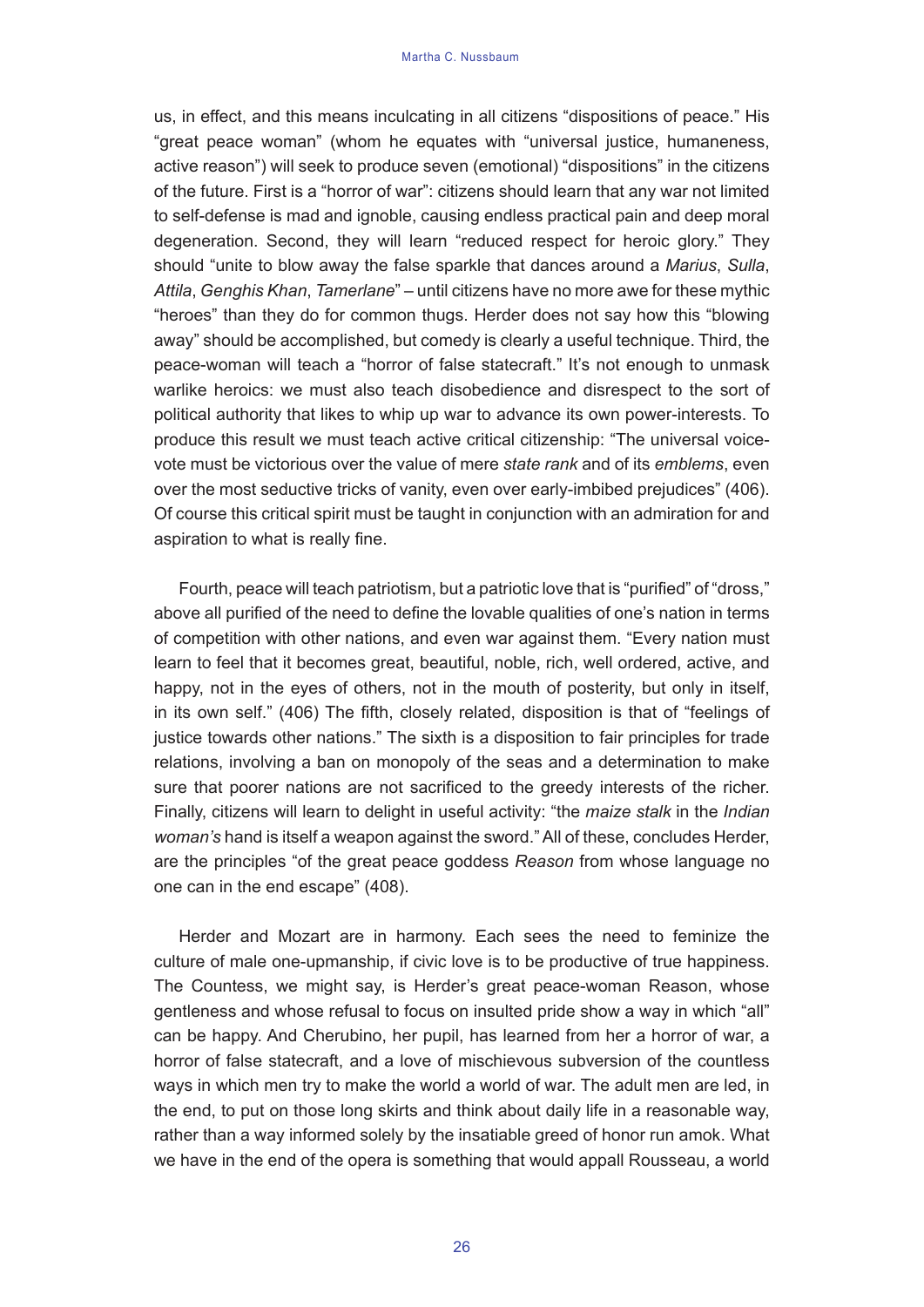of craziness, foolishness, joking, idiosyncratic individuality -- and, inseparably, a world of peace. It's the world that Kant and Mill would have depicted, if either of them had had a sense of humor.

#### **VI. Transcending the Everyday? Nussbaum** *contra* **Nussbaum**

What, then, happens at the opera's close? Temporarily, at least, the male world yields before the female world, asking for pardon. And then there is a pause. As Steinberg (2004, 45) nicely says, "[F]rom Mozart to Mahler, the rest, the musical pause, the moment of silence is the indicator of a first-person musical voice taking stock of itself. Music stops to think."<sup>37</sup> And what, in this silence, might the Countess be thinking, before she says "Yes"?

If she has any sense  $-$  and we know that she has a great deal  $-$  she will be thinking, What on earth does this promise of renewed love really mean? Has this man, who has behaved badly for years, really become a new person just because our joke succeeded and he is publicly embarrassed? And when, like the sensible woman she is, she gives herself the answer, "Surely not," then she must think again, asking herself, "But then, shall I accept him as he is, with his arrogance, his status-consciousness, his anxiety-driven infidelities? Shall I agree to live with just the hope or promise, and the occasional reality, of reciprocal love, rather than its assured stability?

When, then, after that pause, she answers "I am nicer, and I say yes," with that downward-leaning phrase, she is saying yes to the imperfection in all their lives, accepting the fact that love between these men and these women, if frequently real, will always be uneven and far from blissful; that people will never get the entirety of what they long for; that even if men are capable of learning from women – and Steinberg (ibid., 45–46) has nicely shown how Figaro learns from Susanna a newly tender musical idiom<sup>38</sup> – nonetheless we hardly have reason to expect these achievements to be stable, given the pressures culture and upbringing exert on human development. Indeed, it seems far more likely that Cherubino will be corrupted by the male world around him than that the other men will drop their quest for honor and status and learn to sing like Cherubino. Even in the best of cultures, the aversion to shame and the narcissistic desire for control are profound human desires; they are unlikely to go away, yielding a world in which all lovers get

<sup>37</sup> He is talking about a pause in Susanna's aria *Deh vieni, non tardar*, which he discusses so nicely that I refrain from adding anything further.

<sup>38</sup> "In his emotional maturity, Figaro is awarded by Mozart with a musical sensuality that departs from his earlier, metronomic ditties."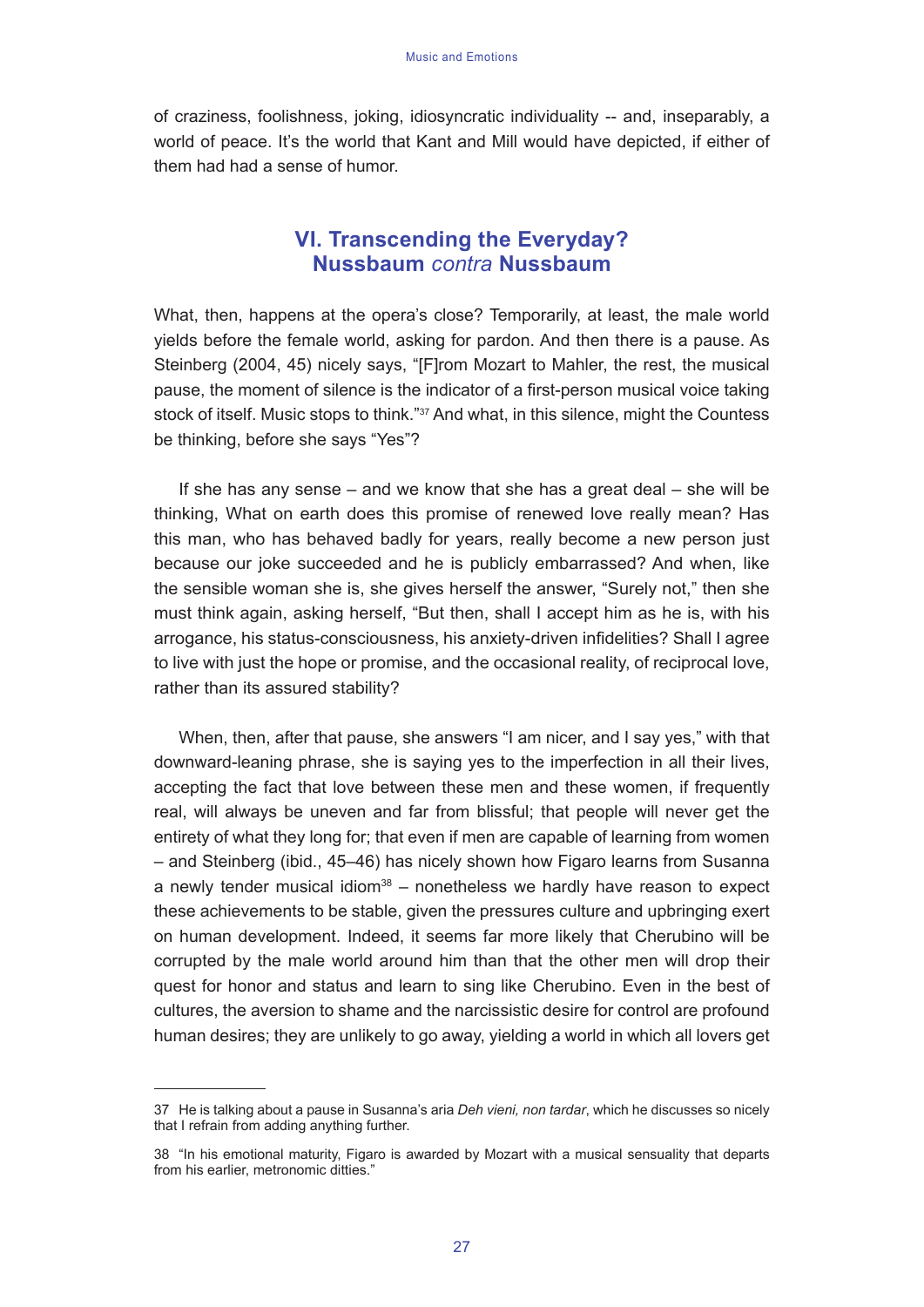everything they want. (And wouldn't the image of such a world itself be a narcissistic fantasy that might inhibit the real perception of another individual reality?)

So, when she says that "yes," she is agreeing to love, and even trust, in a world of inconstancy and imperfection -- an affirmation requiring more courage than any of the battlefield exploits mentioned by Figaro in *Non più andrai*.

And what she agrees to, here, is also what the ensemble also agrees to. The new public world is a world of happiness *in that way.* What that seems to mean is that all present say yes to a world that seeks and aims at reciprocity, respect, and attunement without being starry-eyed about perfection, a world in which people commit themselves to liberty, fraternity, and equality, while understanding that these transcendent ideals are not to be attained by exiting from the real world into a pristine world, but rather by pursuing them in this one, in episodes of love and craziness. The new regime will fail if it demands perfection. It will succeed only on the basis of a realistic conception of men and women, and what they are capable of. But sustaining the hope of fraternity without being starry-eyed (and therefore, in due course, disillusioned and cynical) requires something like an unjaundiced trust in the possibility of love (at least sometimes and for a while), and, perhaps above all, a sense of humor about the world as it is.<sup>39</sup>

In his magnificent new book, *The Musical Representation: Meaning, Ontology, and Emotion*, Charles O. Nussbaum gives us the best picture we have in philosophy to date of the experience of musical listening, the nature of the virtual space it creates and the mental representations it evokes. At the end of the book, he adds a chapter that is in many ways underdetermined by the book's overall argument, in which he argues that the great interest we take in (Western, tonal) music derives from our horror of the merely contingent, our desire for an experience of transcendence and unity that is akin to religious experience. This chapter contains fascinating material on quite a few philosophers, including Kant, Hegel, Schopenhauer, Nietzsche, and Sartre -- all of whom supply arguments that harmonize with Nussbaum's contentions in a variety of ways. It also contains material on mystical experience that convinces one that the religion/music parallel Nussbaum investigates is real, and illuminating for at least some music.<sup>40</sup>

<sup>39</sup> Here I think Barshack (2008) is perceptive: "Affective intensity" (in Mozart) "does not result in a retreat from the play of variations and ambiguities which make up everyday existence…In the height of passion, Mozart often invokes the frivolous and the commonplace.'

<sup>40</sup> Consider, however, the illuminating argument in Higgins (1991, 156), that music always promotes an attitude of receptivity, thus cultivating capacities to approach other people and the world in a "nondefensive, noncompetitive fashion". I am not sure that noncompetitive dispositions are always promoted, but her claim about the cultivation of receptivity is a powerful one, and to the extent that we accept it, we would have further reasons to doubt C. Nussbaum's claims about transcendence of the earthly.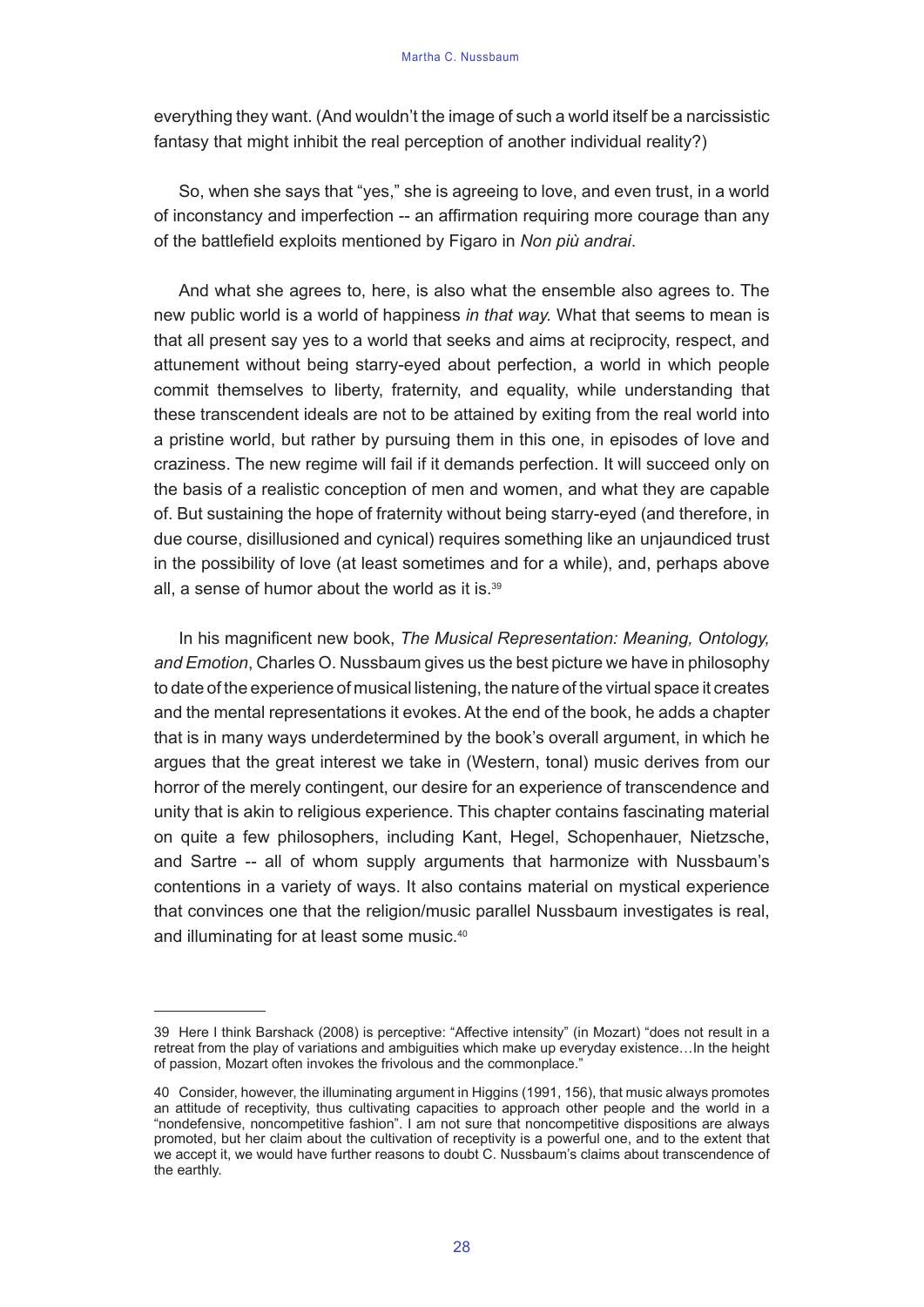And yet. Why should we be so inclined to suppose that music offers one particular type of good to human life, rather than many types of good? C. Nussbaum is far too subtle to claim such a thing outright;<sup>41</sup> but in his insistence on this one function of music, he at least suggests the primacy and centrality of this type of good. Like, and continuous with, philosophy, however, music would appear to assume different argumentative positions, seeing the world from different and contrasting points of view, in such a way that Steinberg's metaphor of "listening to reason" appears more apt than C. Nussbaum's idea of a single type of experience. (Indeed, religion itself contains many types of experience -- including the mystical impression of transcendence, but including, as well, the passion for earthly justice and the acceptance of an imperfection in earthly striving.42)

I have tried to offer a reading of Mozart's opera that makes it plain that it offers a different sort of happiness, a happiness that is comic, uneven, uncertain, wary of grandiose claims of transcendence. Indeed, the music itself laughs up its sleeve at pretensions of that sort (as in those little muffled bursts of laughter in the Overture and in *Venite, inginocchiatevi*43). C. Nussbaum may well respond that opera, that impure mixed art form, which relies on real bodies and real sights, is not the musical medium that his argument (based on music's disembodied and invisible nature) addresses. Even the human voice itself appears an anomaly within the Nussbaum conception of a musical art without bounded spatiotemporal existence. All musical instruments refer in some way to the human body, but the voice, alone among the instruments, is a part of the body, and always expresses bodily frailty as well as potentiality.44

Just as there is a love that seeks transcendence and a love that repudiates that aspiration as immature and a precursor of disillusionment, so too, I think there are both sorts of music. It is no accident that Beethoven is on the cover of C. Nussbaum's book,<sup>45</sup> and a major source of his musical examples. But the

<sup>41</sup> Indeed, C. Nussbaum 2007, 286 he states that his intention is "to argue that the assuagement of the horror of the contingent came…to be one direct proper function (though by no means the only one) of the musical representations belonging to the musical style under consideration in this book. Ibid., 295 refers to the analysis in the chapter as dealing with "certain central cases" of musical emotion.

<sup>42</sup> Indeed, I'd be inclined to say that C. Nussbaum's characterization of religious experience is more at home in Christianity than in Judaism, with its emphasis on the earthly nature of our ethical duties.

<sup>43</sup> And if I am right about the allusion to *venite adoremus*, see above, the aria quite directly pokes fun at the search for transcendence.

<sup>44</sup> Here a comment made by Mollie Stone, Assistant Conductor of the Chicago Children's Choir, is illuminating. Describing the contribution the Choir makes to the political and social development of children from a wide range of ethnic and racial backgrounds, she commented that the children become close to each other because they actually share their breath with one another, a kind of physical reciprocity that is much more intimate than anything that would be involved in orchestral performance (Interview, June 5, 2008). This comment fits well with the fine analysis of our physical engagement with music offered in Higgins 1991, especially 150–156.

<sup>45</sup> A cover chosen by the author.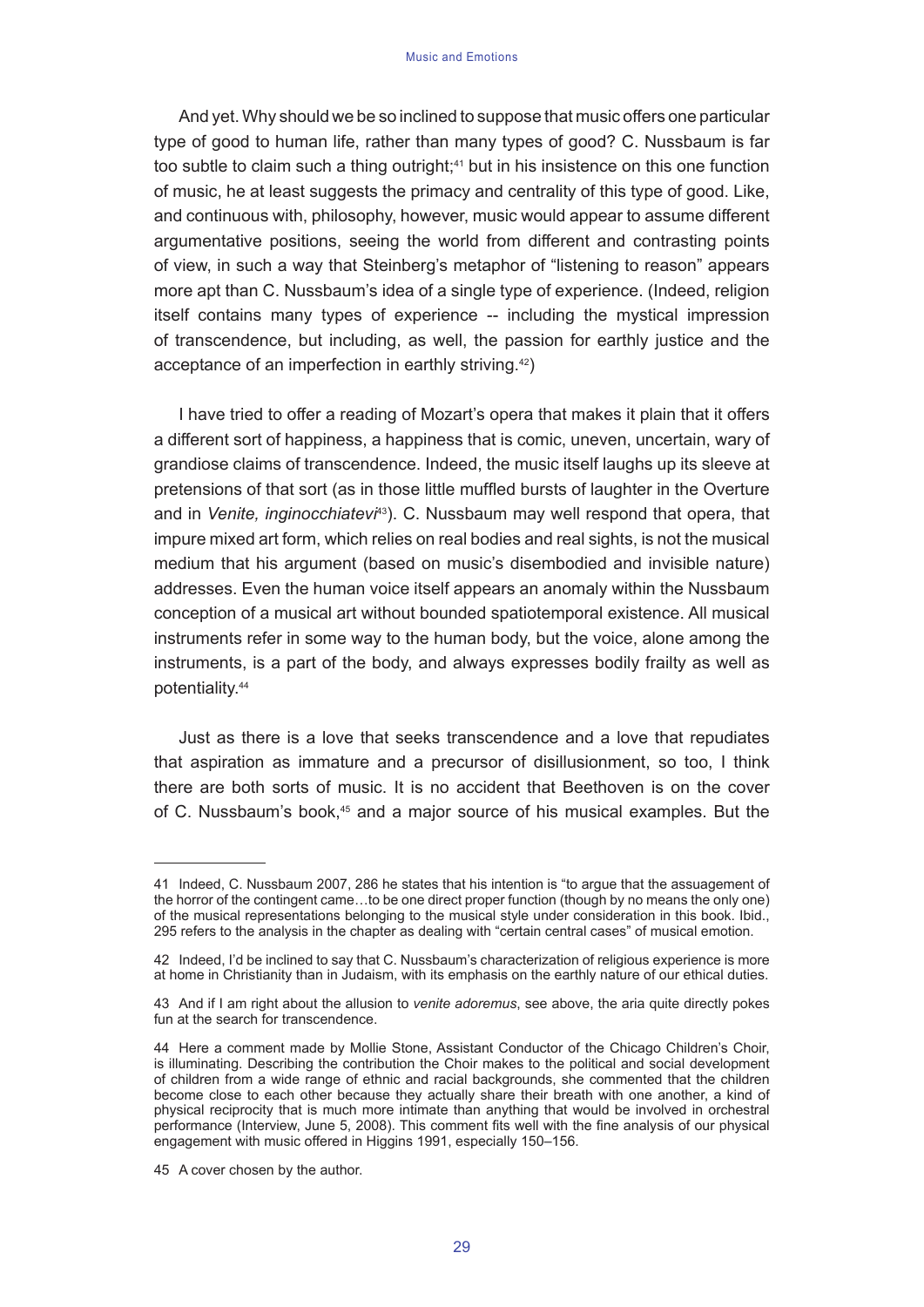yearning for the transcendent that is indeed embodied in Beethoven's version of the Enlightenment is first cousin to cynicism: realizing that the world embodied in the Ninth Symphony and *Fidelio* doesn't really exist, what can one do but make a sour face at the real world?46

If, however, one follows Mozart's version of Enlightenment politics, one will still see that the world as it is needs a great deal of work, and one will not stop aspiring to get that work done, making the world of the male voice somewhat more like the world of the female voice, with its commitment to fraternity, equality, and liberty. One will not stop seeking to educate young men to love music rather than the concerto of shells and cannons. One will, however, also at the same time embrace real people -- even men! -- as they are, and one won't stop loving them because they are (no doubt like oneself $47$ ) a mess. That, suggests the pause within the music, is a more hopeful direction, if not the only possible direction, for a workable conception of democratic political love.

<sup>46</sup> As was done in a remarkable concert version of *Fidelio* directed by Daniel Barenboim in Chicago several years ago, in close connection to his political activism in the Middle East, in partnership with the late Edward Said. The added text by Said expressed the message that *Fidelio* just is unreal (just as unreal, Said suggests, as the idea of a decent Israel), and we should all be both angry and pessimistic about the world as it is.

<sup>47</sup> Because, after all, as I've said, the representation of female reciprocity in the opera does not by any means imply that real-life women are free from narcissism and the urge to control others.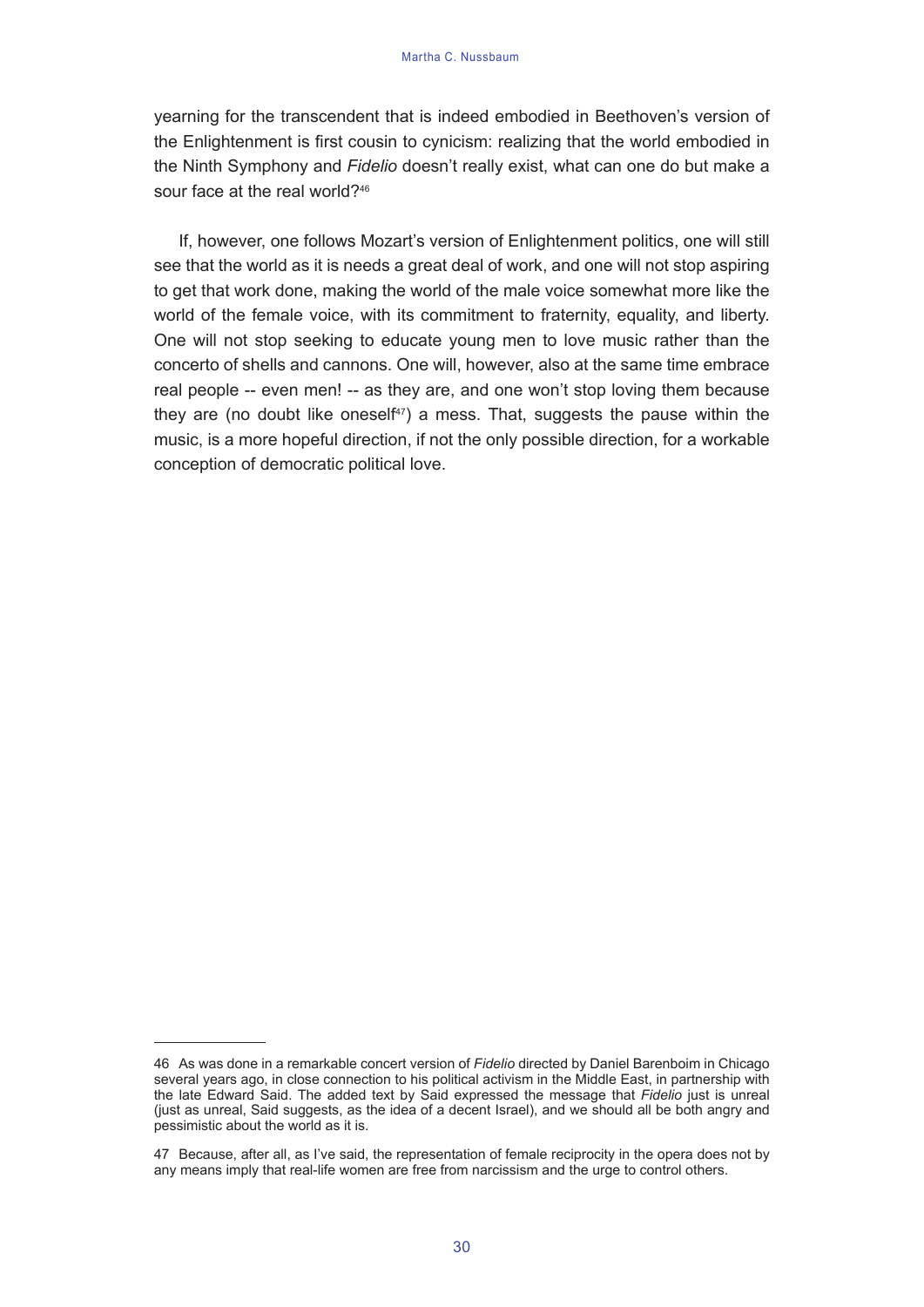#### **References**

- Barshack, Lior 2008. The Sovereignty of Pleasure: Sexual and Political Freedom in the Operas of Mozart and Da Ponte. *Law and Literature* 20, 47–67.
- Darnton, Robert 1997. *The Forbidden Best-Sellers of Pre-Revolutionary France*. New York: HarperCollins.
- Cook, Malcolm (ed.) 1992, *Beaumarchais: Le Mariage de Figaro.* Bristol: Bristol Classical Press.
- Herder, Johann Gottfried 2002. *Philosophical Writings.* Extr. and trans. Michael N. Forster. Cambridge: Cambridge University Press.
- Higgins, Kathleen M., 1991. *The Music of Our Lives.* Philadelphia: Temple University Press.
- Hunt , Lynn (ed.) 1993. *The Invention of Pornography: Obscenity and the Origins of Modernity, 1500–1800.* Cambridge: Zone Books.

Mozart, Wolfgang Amadeus 1993. *Three Mozart Libretti*. New York: Dover Publications.

- ------- 1979. *The Marriage of Figaro (Le Nozze di Figaro) in Full Score*. New York: Dover Publications.
- Nussbaum, Charles O. 2007. *The Musical Representation: Meaning, Ontology, and Emotion.* Cambridge, MA: MIT Press.
- Nussbaum, Martha 2001. *Upheavals of Thought: The Intelligence of Emotions*. New York: Cambridge University Press.
- ------- 2008. Can There Be a "Purified Patriotism"?: An Argument From Global Justice. In Matthias Lutz-Bachmann ( ed.) *volume on cosmopolitanism*, forthcoming, Suhrkamp.
- Rousseau, Jean-Jacques 1987 (1762). *The Basic Political Writings*. Trans. Donald A. Cress. Indianapolis: Hackett.
- Solomon, Robert & Kathleen Higgins 1991. *The Philosophy of (Erotic) Love*. Lawrence: University of Kansas Press.
- Steinberg, Michael P. 2004. *Listening to Reason: Culture, Subjectivity, and Nineteenth-Century Music.* Princeton: Princeton University Press.
- ------- 2007. *Judaism: Musical and Unmusical*. Chicago: University of Chicago Press.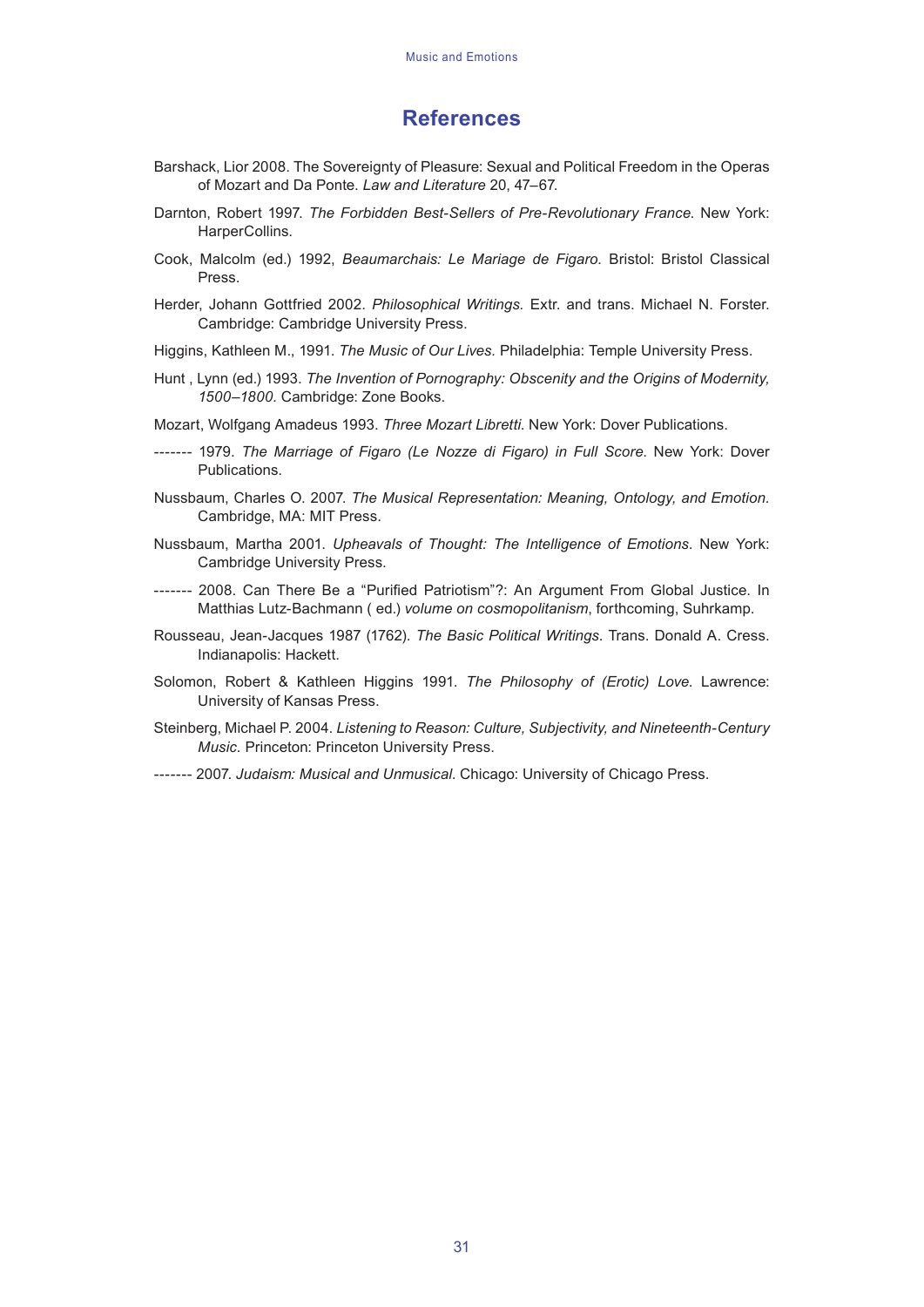## **Appendix**

#### **Emotional Expression in Music: Upheavals of Thought**

For those unfamiliar with the approach to the expression of emotion in music that I defend in *Upheavals of Thought* (chapter 5), it seems worth summarizing briefly its main contentions. In the earlier chapters of the book, I defend a conception of emotions according to which they all involve intentional thought or perception directed at an object and some type of evaluative appraisal of that object made from the agent's own personal viewpoint, which ascribes significance to the object in terms of the agent's scheme of goals and ends. Thus, we do not grieve for every death in the world, but only for deaths of people who appear to us to be important in our lives; and so forth. These appraisals need not involve language or even complexity: I argue that most animals make at least some such appraisals of objects, and have emotions in consequence. All that is required is that they see the object (a bit of food, say) as good from the point of view of their own pursuits and goals.

I then investigate the role of non-cognitive components (feelings, bodily states) in emotions, and I argue that, although some such elements are likely to be present in most of our emotional experience, these non-cognitive elements do not have the constancy and regular association with the emotion type in question that would be required if we were to include them in the definition of an emotion of a particular type. Even with an emotion as simple as fear, which is indeed frequently associated with something like shivering or trembling, there are numerous counterexamples – including the very common case of the fear of death, which most of us have most of the time, in a way that has psychological reality and motivational power, but (usually) without any conscious awareness of trembling or shaking. With other more complex emotions, for example grief compassion, it is not easy even to begin to identify the bodily feelings that would belong to it. And often, even when we think we have identified such elements (grief feels like a pain in the stomach, say), we find, on closer inspection, that one may continue to have grief over time while these bodily manifestations change, often greatly. (A grieving person may sometimes feel achy, sometimes exhausted, sometimes endowed with extra energy: and yet it would be wrong to say that she is not still grieving.)

This general analysis is then complemented by an analysis (in chapter 3) of the ways in which social norms embodied in cultural traditions produce subtly different emotional repertories for actors in those traditions. Thus, anger is in a way a cultural universal, but specific forms of anger are very strongly shaped by social norms regarding what an insult is, what honor is, and so forth. This chapter is of obvious relevance for the account of *Figaro* given here.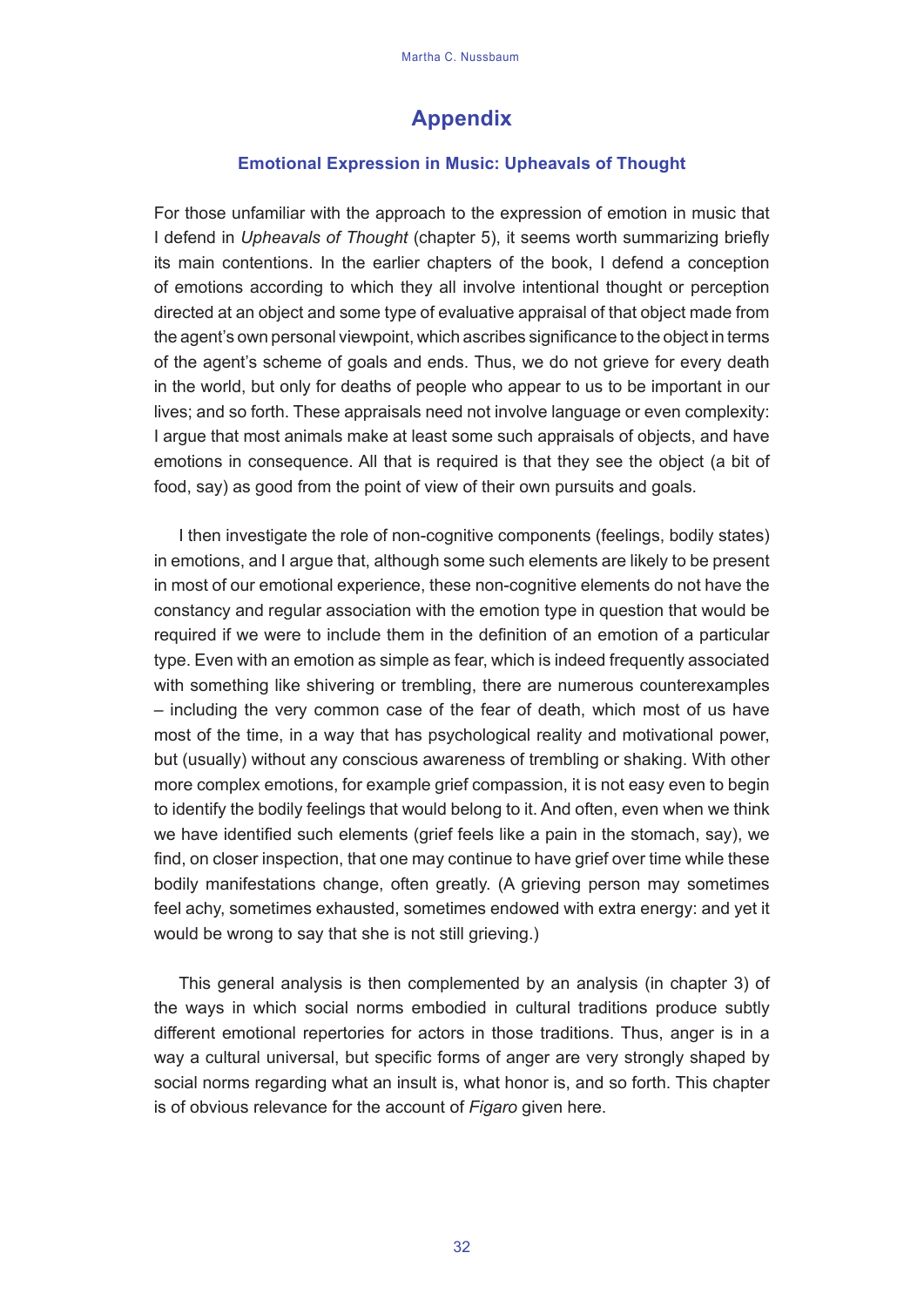I then study (in chapter 4) the developmental character of emotions: the fact that our earliest emotional experiences date from a time at which we cannot use language and are unable, even, securely to identify objects and individuate them one from another. And those archaic patterns often persist into adult life, underneath the often sophisticated structure of adult love and grief.

I then turn to music, asking how we can best account for the fact – which seems evident to most listeners – that music embodies and expresses emotions. In other words, the fact that we say, with good reason, that this passage is joyful, this one expressive of deep grief, and so forth. We ascribe these emotional properties to music with great specificity, indeed with no less specificity than we would find possible when talking about poetry. (For example, we can talk about the specific type of love embodied in the *Liebestod* of Wagner's *Tristan*, and contrast it with the very different type of love embodied in Cherubino's *Voi che sapete*.) I point out that this question is not the same question as the question about the actual emotional experiences of the listener, since the listener might be distracted, or musically ignorant, etc. But, following the lead of Wayne Booth's illuminating analysis of literary response, I connect the expressive properties of the music with the experience of the "implied listener," meaning a listener who follows, knowledgeably, attentively, and appropriately, the musical experience mapped out in the work.

I now point out that philosophers have had difficulty explaining how music could embody anything like an emotion. On the one hand, some theorists (e.g. Eduard Hanslick) have said, correctly, that emotions embody evaluative thought – but they have not been able to see how music, being non-linguistic, could possibly embody such thought, so they have ended up denying that music can embody emotions. On the other hand, other theorists (e.g. Schopenhauer, Suzanne Langer) have started from the observation that music does indeed embody emotions, but – agreeing with Hanslick that all thought is essentially linguistic in nature – they have concluded that emotions can't involve thought after all, but must be seen as stirrings or movements of the blood, without any intentionality or cognitive content.

The mistake made by both is to suppose that all thought is essentially linguistic in nature. By this point, I've already argued that both non-human animals and small children have many non-linguistic emotions, involving perceptions of what is salient for one's own well-being. What now needs to be added is the idea that these non-linguistic experiences need not be archaic or primitive; language does not hold a monopoly on cognitive sophistication. Once we see that a non-linguistic form of representation can contain as rich an array of possibilities as can language, we are ready to start thinking seriously about emotions in music.

Next, following the guidance of Mahler's letters, Proust's remarks on music, and Paul Hindemith's excellent book, *A Composer's World*, I argue that music differs